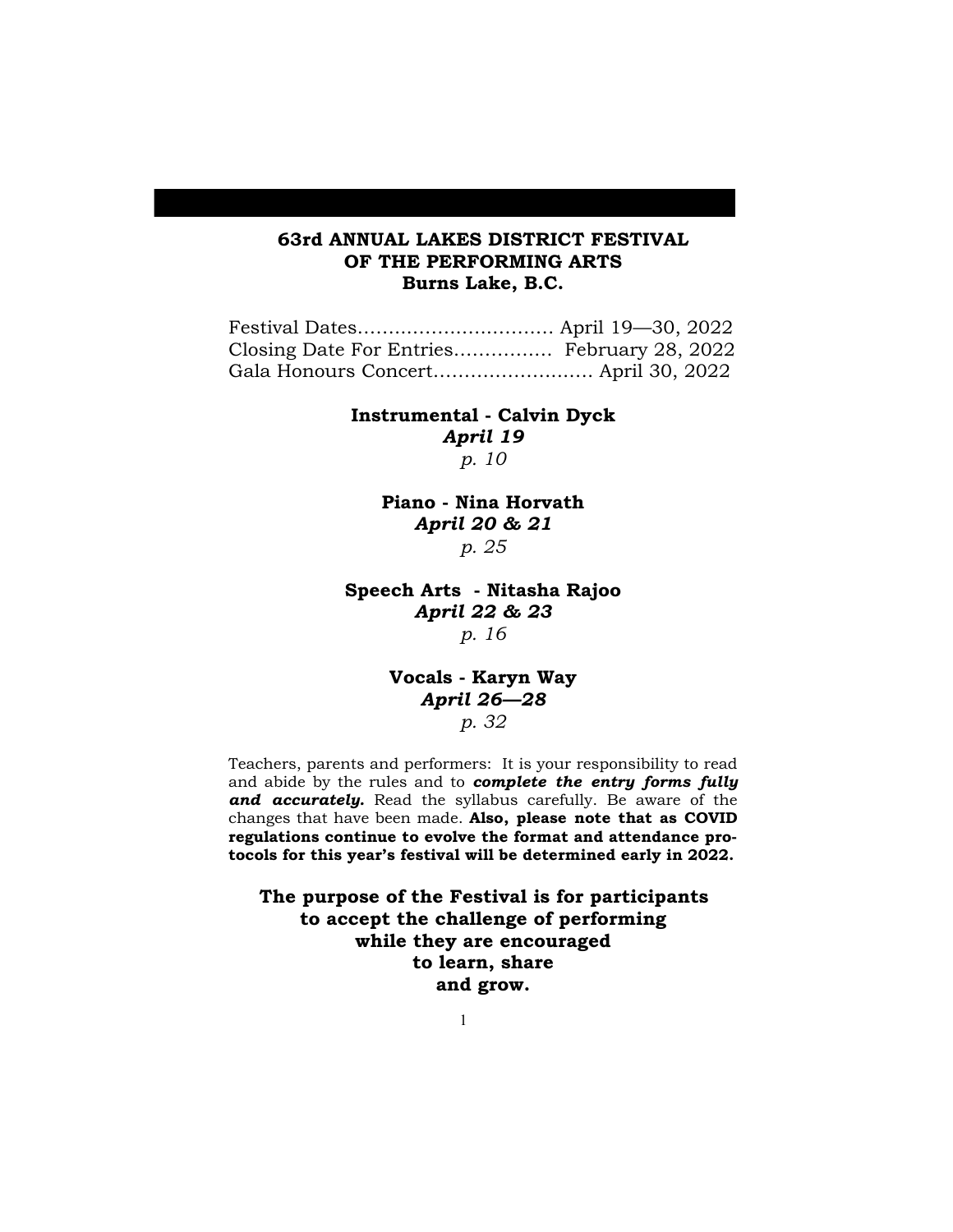## LAKES DISTRICT FESTIVAL ASSOCIATION

| List of Officers:                         |                               |              |
|-------------------------------------------|-------------------------------|--------------|
| President                                 | Lois Koop                     | 250-695-6699 |
| Vice-President                            | Gordon Oxendale               | 250-251-1294 |
| Secretary                                 | Nellie Davis                  | 250-692-9714 |
| Treasurer                                 | Juanita McFee                 | 250-692-6071 |
| Discipline Coordinators:                  |                               |              |
|                                           | Email: loiskkoop235@gmail.com |              |
| Instrumental Gordon Oxendale 250-251-1294 | Email: goxendale@gmail.com    |              |
|                                           | Email: martina@zechendorf.com |              |
| Speech Arts Jessica Shively 250-692-3912  | Email: shivelyrj@hotmail.com  |              |

## Festival Committee

| Entries            | Jana Epkens-Shaffer | 250-695-6400 |
|--------------------|---------------------|--------------|
| Awards             | Jana Epkens-Shaffer | 250-695-6400 |
| Desk and Door      | Vacant              |              |
| Syllabus & Program | Guy Epkens-Shaffer  | 250-695-6400 |
| Advertising        | Gabriela Hamp       | 250-692-3698 |
| Website            | Vacant              |              |
| Provincials        | Martina Zechendorf  | 250-692-3951 |
| Hospitality        | Gabriela Hamp       | 250-692-3698 |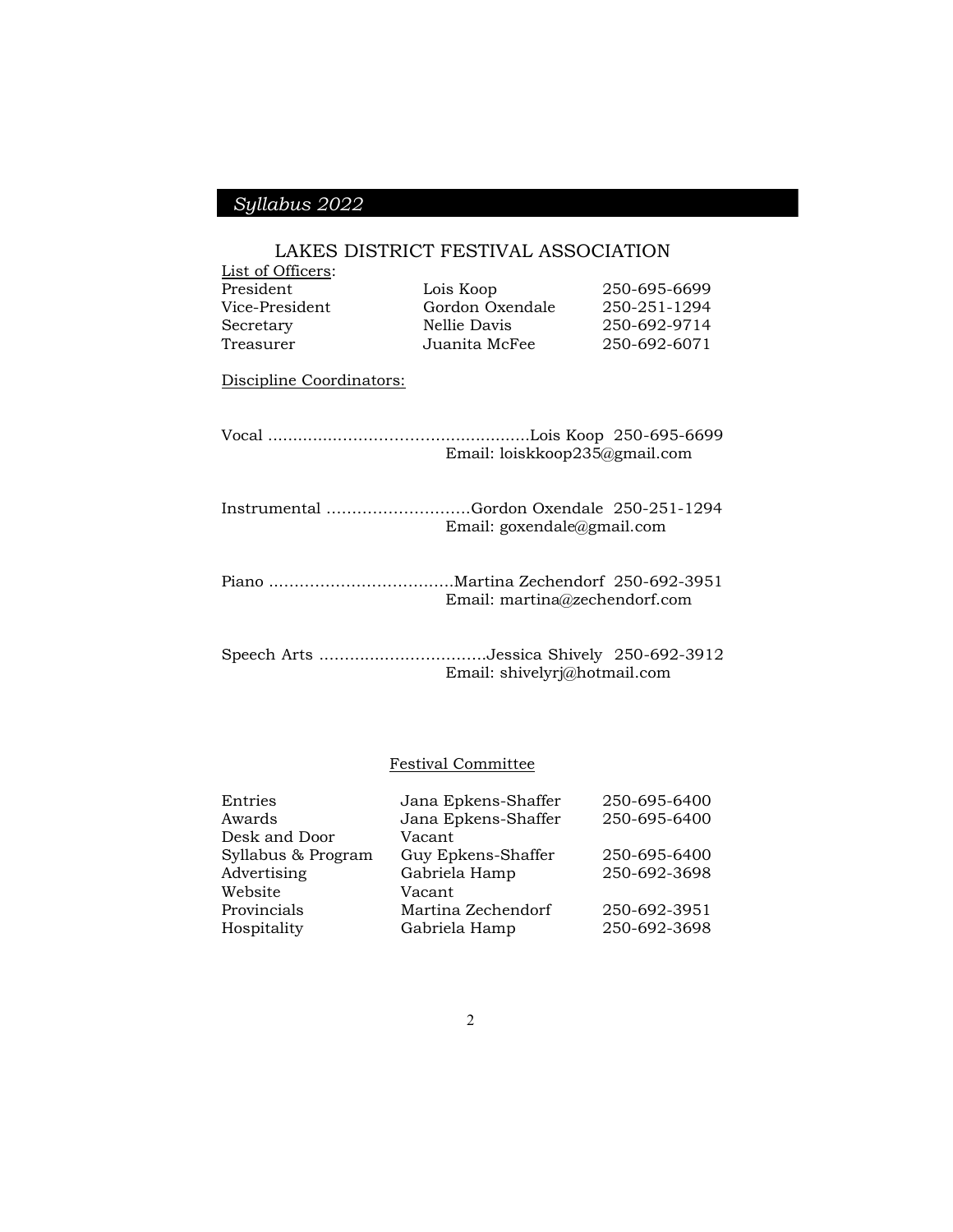#### **MANAGEMENT & LIABILITY**

Participants shall be under the management of the Lakes District Festival Association. Any questions not dealt with in these rules should be referred to the Festival Committee. The decisions of the Committee shall be final and binding on all concerned. The Lakes District Festival Association will not be held responsible for any injury sustained during the festival.

#### **ENTRY PROCEDURES AND RULES**

**1. All entries must be postmarked no later than February 28, 2022. No late entries will be accepted.**

2. An entry form is attached to each syllabus and is available on the website. Please photocopy additional forms as required on the same size paper.

3. All entries by the same entrant in one discipline may be listed on one entry form. For instance, all your piano entries may be on one entry form; speech arts entries should be listed on a separate form, etc.

4. Entries are open to amateurs only, except for Own Composition classes.

5. In all classes in which an age limit is set, performers must not be over that prescribed age on **January 1st of the current festival year**. Date and year of birth must be shown on the entry form. There is no restriction as to a minimum age, except where stated.

6. Only one form is required for duet or ensemble classes, submitted complete with the total fee. **Please use a separate entry form for solo entries and duet/ensemble entries**.

7. Performers may not change any pieces listed on the entry form.

8. In all Own Choice classes, the Festival Committee will have the authority to determine whether the piece selected is of acceptable Festival quality. Standards of taste and suitability of selections will be considered by the adjudicator.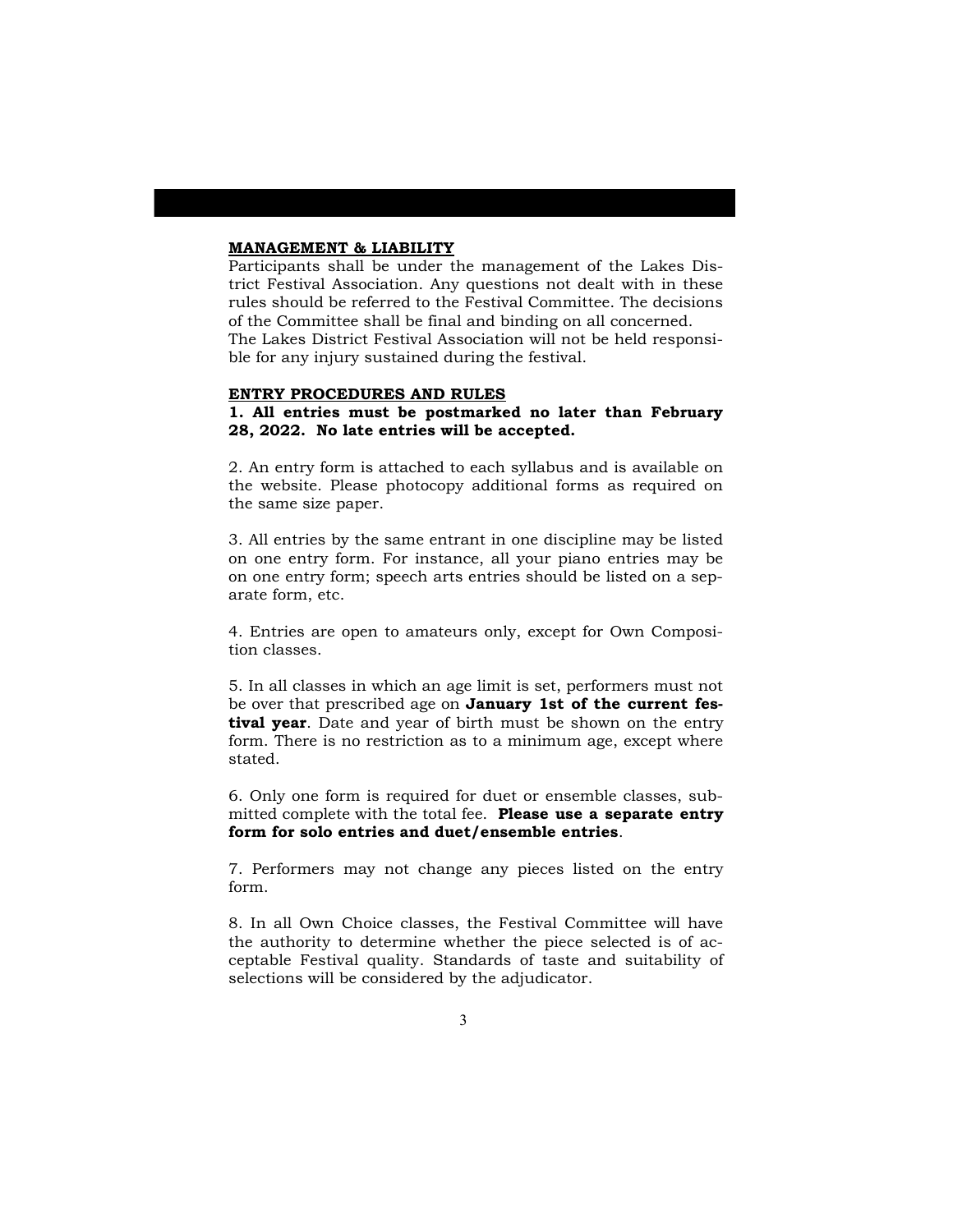9. A competitor may not perform the same piece in two succeeding Festivals.

10. There is no restriction on the number of entries a performer may enter in any one discipline. **Each selection in a Concert Group is considered one entry**.

#### 11. **Level of performance:**

a) **School class entries** are graded as follows:

Primary: K-3 Elementary: Grades 4-7 Junior Secondary: Grades 8-10 Senior Secondary: Grades 11-12

b) Duet, ensemble classes, etc. must enter at the highest grade level in the group. Performers may play above their music grade level, but not below it.

12. If a teacher performs equally with a student or students (not as accompanist), the entry must be for adjudication only.

13. Directors of groups who must catch return school buses should tell us of their needs beforehand, in the appropriate place on the entry form and we will try to accommodate.

14. MAIL ENTRIES TO:

Entry Secretary Ms. Jana Epkens-Shaffer 2212 Colleymount Road Francois Lake, BC V0J 1E2

15. Make cheques payable to:

#### **Lakes District Festival Association**.

16. The official entry form must be used and fully completed.

17. The Committee reserves the right to refuse any entry, in which case the entry fee will be returned.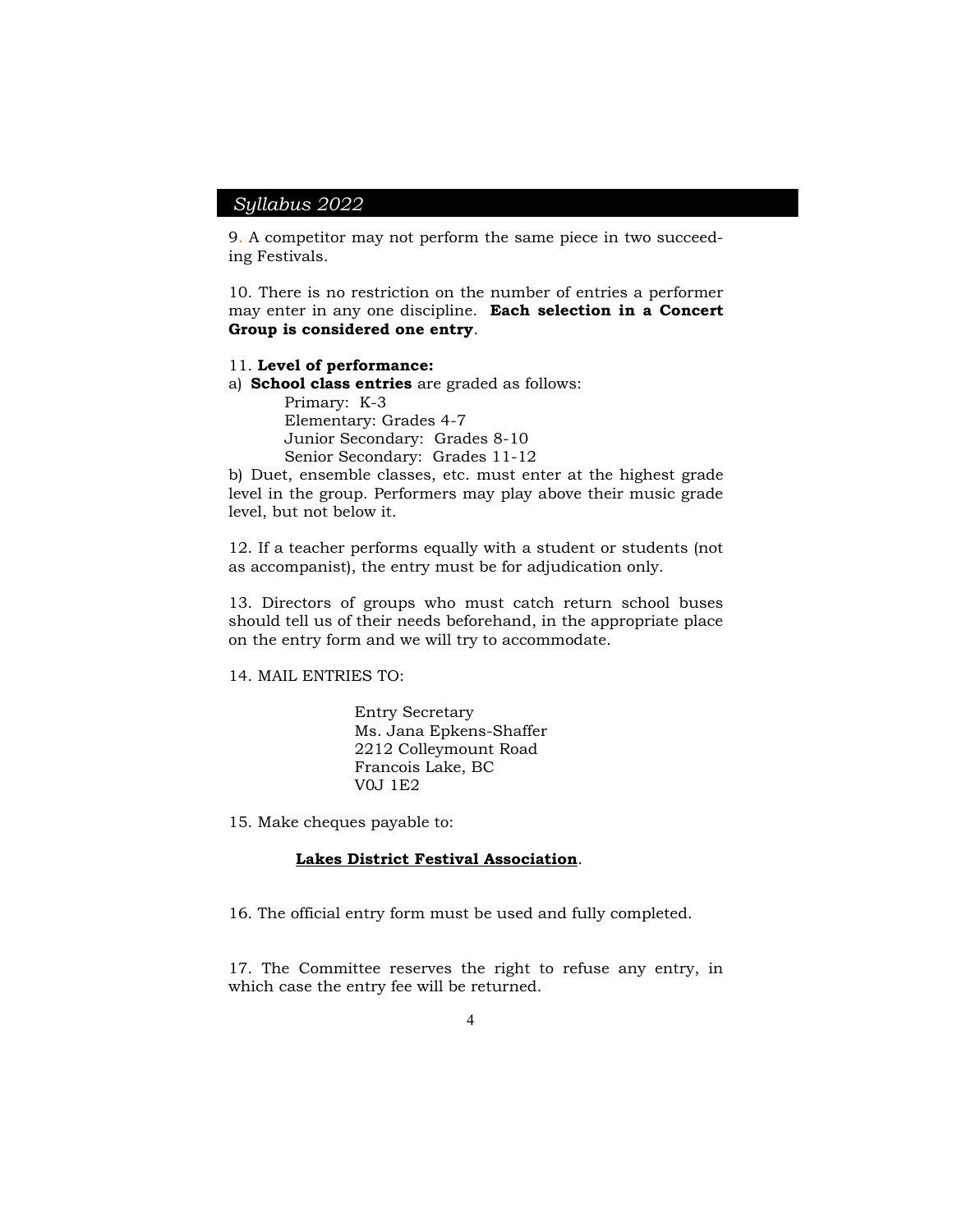18. Please do NOT address any enquiries to the Entry Secretary. She will receive your entry forms and fees ONLY. All enquiries are to be made to the Coordinators listed on page 2.

19. Any performer wishing to enter the Festival in any category not specifically listed in this Syllabus should contact the appropriate Discipline Coordinator (see page 2) as soon as possible. Every effort will be made to arrange for an appropriate class.

20. The Festival Committee reserves the right to combine, split or delete classes after the close of entries.

21. Performers will be advised of the Festival session(s) in which their entry or entries will be heard.

### **ENTRY FEES**

1. The following fees will apply:

| Solos up to Grade 7, per selection  \$10.00  |
|----------------------------------------------|
| Solos Grade 8 and over \$13.00               |
| Piano Concerto  \$19.00                      |
|                                              |
| Ensembles (3-8 players)\$19.00               |
| Classroom Groups \$31.00                     |
| Choirs and Bands  \$38.00                    |
| Concert Groupssee the appropriate discipline |
| Recording Fee for Choirs and Bands \$10.00   |

(**Re: Recording Fee** A choir that is eligible for the Provincials will be noted with an \*. If that choir wishes to be considered for Provincial recommendation, the recording fee is mandatory. Otherwise it is optional.)

2. If the applicant cancels, entry fees will not be returned.

3. The entry fee entitles the entrant to perform at the Festival and to receive a copy of the adjudication.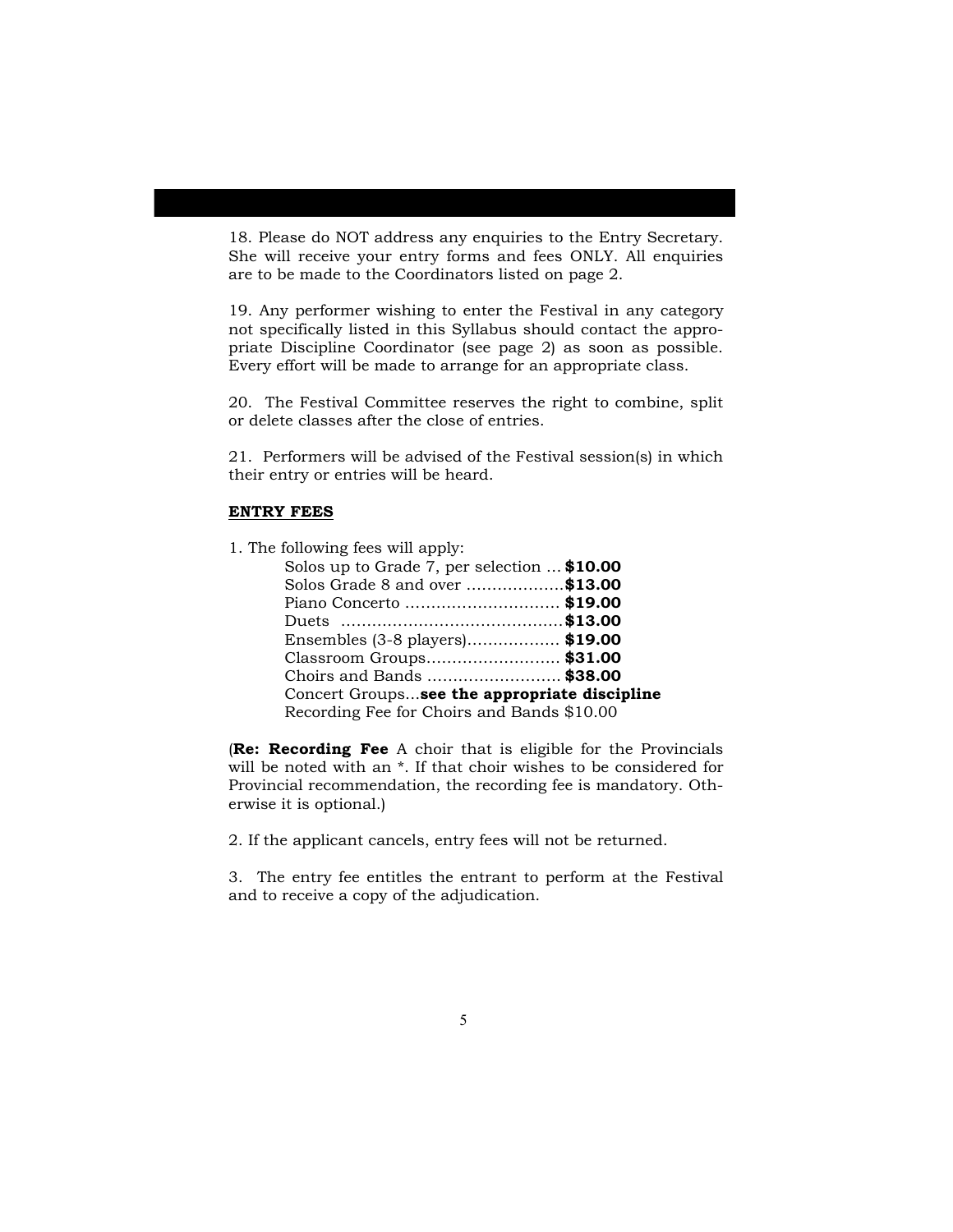#### **COMPETITION PROCEDURES AND RULES**

1. **Performers must supply original copies of all own choice music for the adjudicator**, who must have the music in front of him/her in order to give the competitor maximum advice and help. **Please clearly indicate the page(s).**

If no music is provided performance is for adjudication only.

**PLEASE NOTE!** Under Canadian Copyright laws, all material used in actual Festival competition **must be an original.** Photocopies are not permitted except with the written permission of the copyright holder, **which must be handed to the adjudicator when you perform.**

Photocopies of Speech Arts Own Choice selections should be submitted with the entry form, except where indicated in specific classes. These photocopies will be destroyed by the Festival Committee. Please bring your original books to the competition with page(s) clearly indicated.

2. Performers hand their material to the Desk Secretary.

3. Performers will be responsible for collecting their original copies of performance material after their adjudication. The Festival Association takes no responsibility for mailing neglected music or adjudications.

4. Performance timing will be checked by a stopwatch.

5. All performers are expected to be in attendance at the beginning of each class and to remain there until the adjudication has been given.

6. No one may prompt performers from the audience.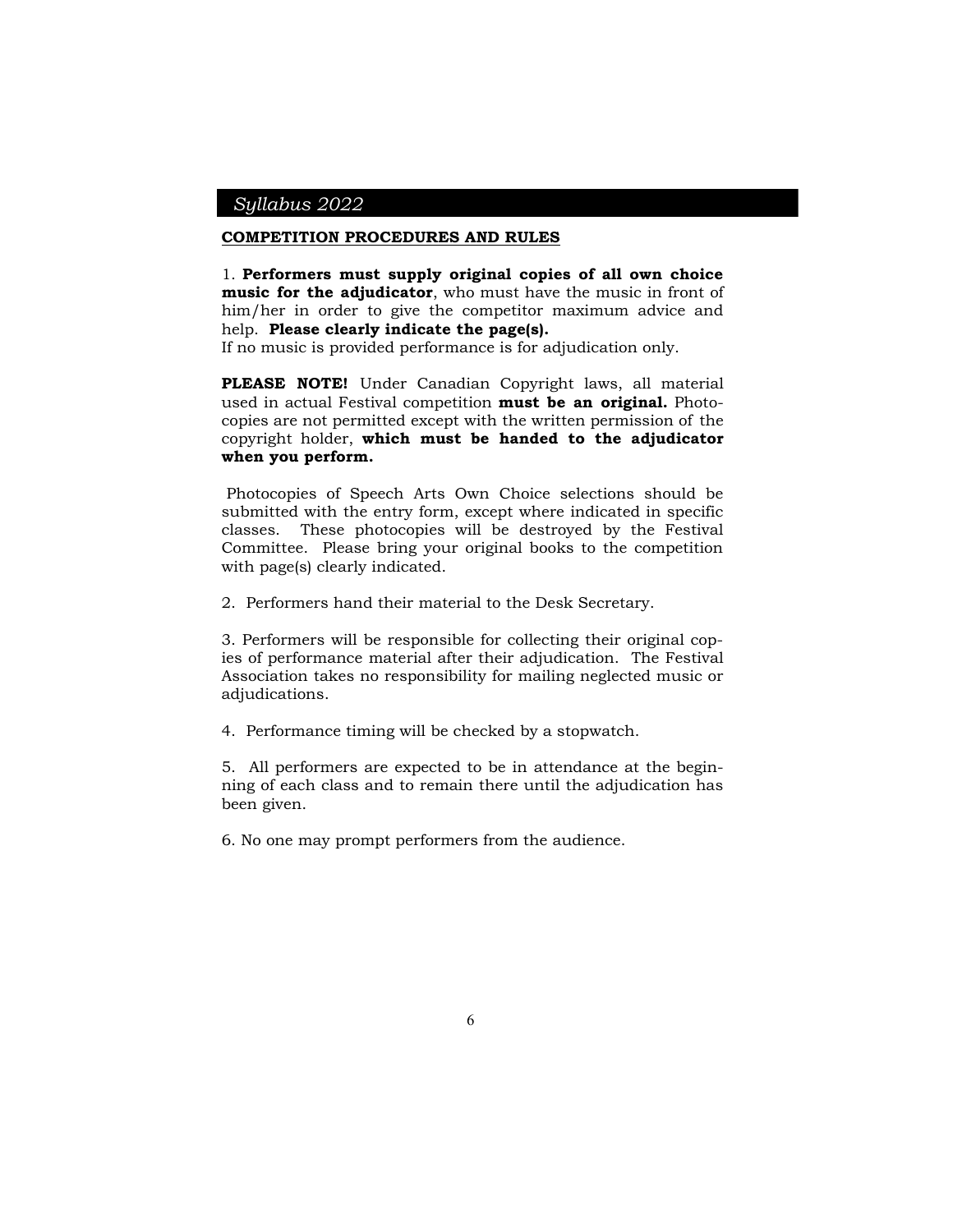### **GENERAL RULES**

1. If a complaint needs to be registered, the Festival Committee would be pleased to consider the complaint in writing, accompanied with a \$5.00 complaint fee.

2. No cameras or recording equipment are permitted during a performance, or an adjudication. There will be time allotted for photographs after classes are completed.

3. If you wish to become a patron of the Festival to financially support it with a tax deductible contribution, please contact Juanita McFee, Treasurer, at 250-695-6972.

#### **AWARDS**

1. Ribbons will be given on a basis of merit:

| Gold Ribbon:                     | $87 - 100$ |
|----------------------------------|------------|
| Silver Ribbon:                   | 82 - 86    |
| Participant Ribbon: 81 and under |            |

Performers must attain a mark of 85 or higher to be recommended for Provincials.

2. Performers who do not wish to compete for a mark may enter for adjudication only in the **non-competitive classes** (see page 39).

3. Performers should plan to be available to receive their award at an honours concert and to perform **if requested.** Selection of performers at this concert requires a meeting of the Festival Committee. In order to plan a well-balanced concert program, we also consider adjudicators' recommendations. We will do our utmost to let you know at least a day before the Honours Concert whether or not you will be asked to perform.

4. Two ribbons are supplied for duet entries. For other group entries only one ribbon is supplied. Extra ribbons may be obtained for a fee of \$1.00 per ribbon. Requests should be made to the coordinator not later than the end of the session in which the ribbon is awarded.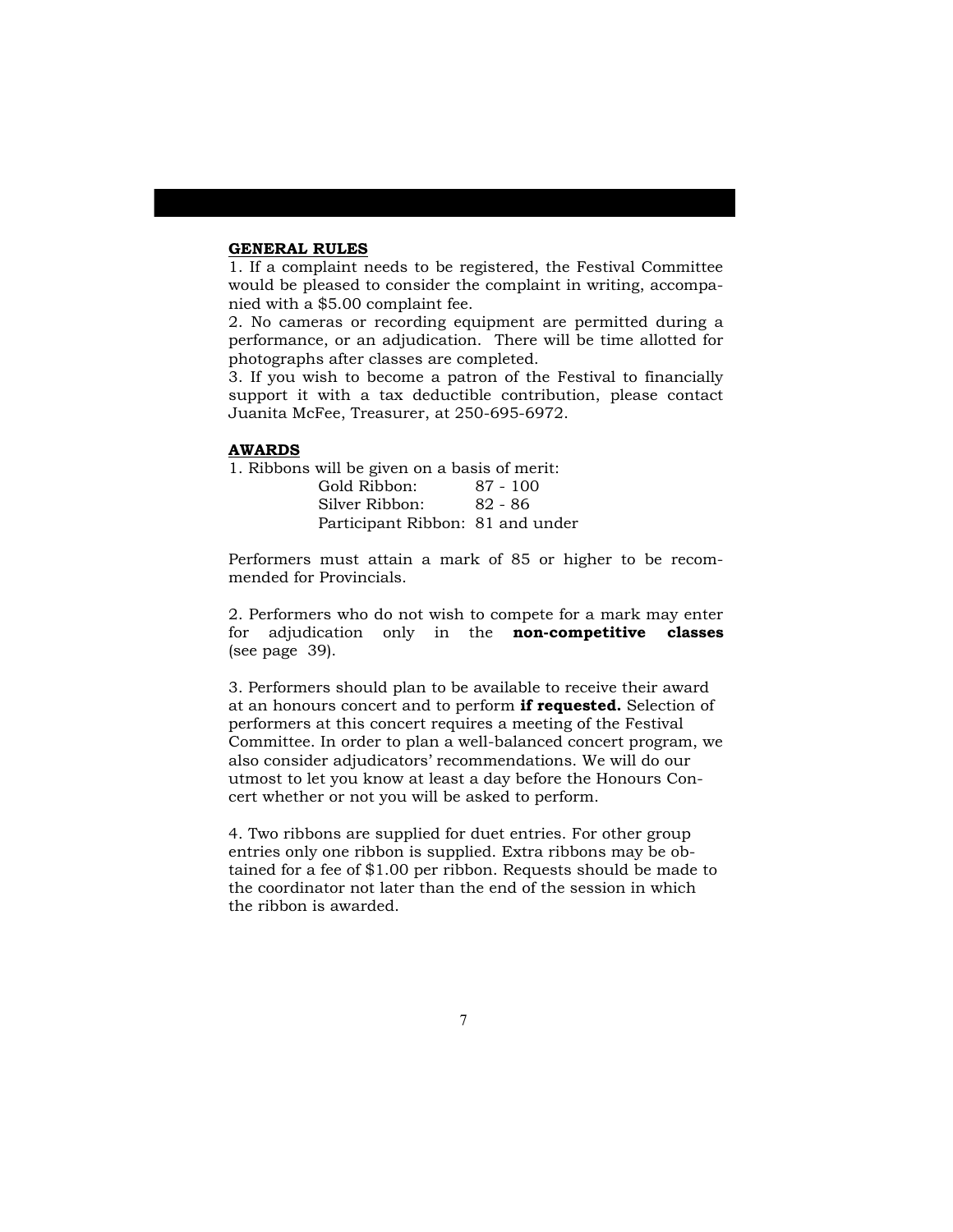#### **PROVINCIAL FESTIVAL OF PERFORMING ARTS BC**

The 2022 Provincial Festival of Performing Arts BC Official Syllabus is available at https://www.bcprovincials.com/ syllabus.aspx It is the responsibility of all participants and teachers involving students in the Festival to make themselves aware of the rules, regulations and changes as set down in the current version of the Official Syllabus, a copy of which is available upon request from the Syllabus Coordinator.

At the end of each discipline, the adjudicator may recommend participants to the Provincial Festival of Performing Arts BC. Please note No. 7 on Page 3 of the provincial syllabus which states in part that "in order to be considered for the provincial festival a competitor must have performed in at least two solo classes in the same discipline at a local festival and have received 2 marks of 85 or over in those classes." Decisions are at the discretion of the adjudicators.

#### **SCHOLARSHIPS AND BURSARIES**

#### **Lakes District Festival Association Bursary**

The Festival Association pays the entry fee for *local* performers to attend the Provincial Festival of Performing Arts BC, if recommended by the adjudicators. An application form is not required for this bursary; a committee member will approach the performer.

#### **Lakes District Festival Association Scholarships**

The Festival Committee determines the number of scholarships. When awarding scholarships, the Festival Committee takes into consideration the competitor's age and area of residence, as well as the high level of performance.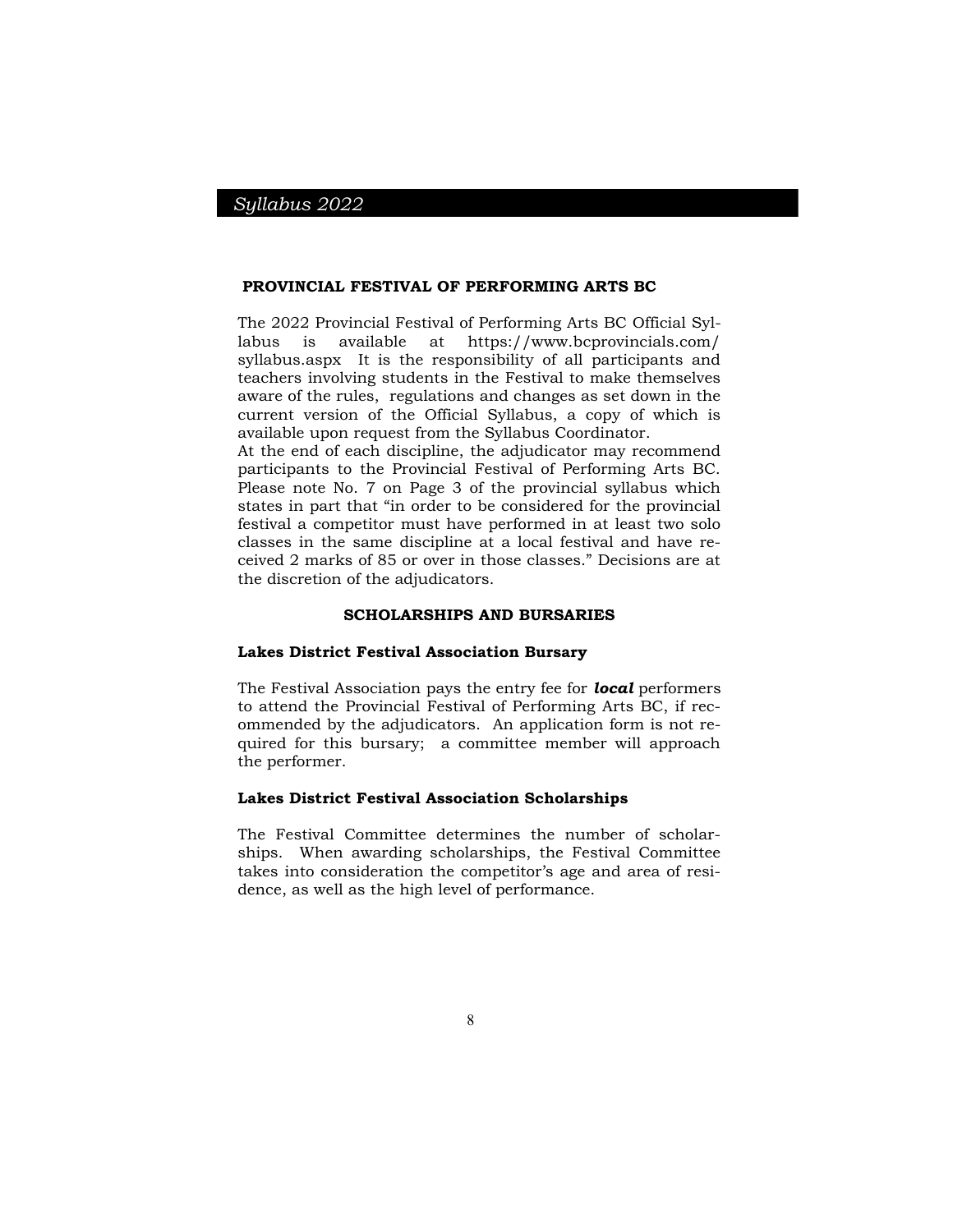## LAKES DISTRICT FESTIVAL ASSOCIATION **THE MOIRA VINE MEMORIAL SCHOLARSHIP Value: \$200.00**

Any Grade 12 student performing in the music section of the current Festival and continuing his/her music education is eligible to apply for this scholarship.

To apply for this scholarship please detach this sheet, complete and mail it to the Entry Secretary along with your Festival entry form.

| Date of Birth _____________________        |                                                                      |
|--------------------------------------------|----------------------------------------------------------------------|
|                                            | Music Teacher's Name                                                 |
|                                            | Music Teacher's Address                                              |
|                                            |                                                                      |
| Why are you applying for this scholarship? |                                                                      |
|                                            | <u> 1989 - Johann Barn, mars an t-Amerikaansk politiker (* 1958)</u> |
|                                            |                                                                      |
|                                            |                                                                      |
|                                            |                                                                      |
|                                            |                                                                      |
|                                            |                                                                      |
|                                            |                                                                      |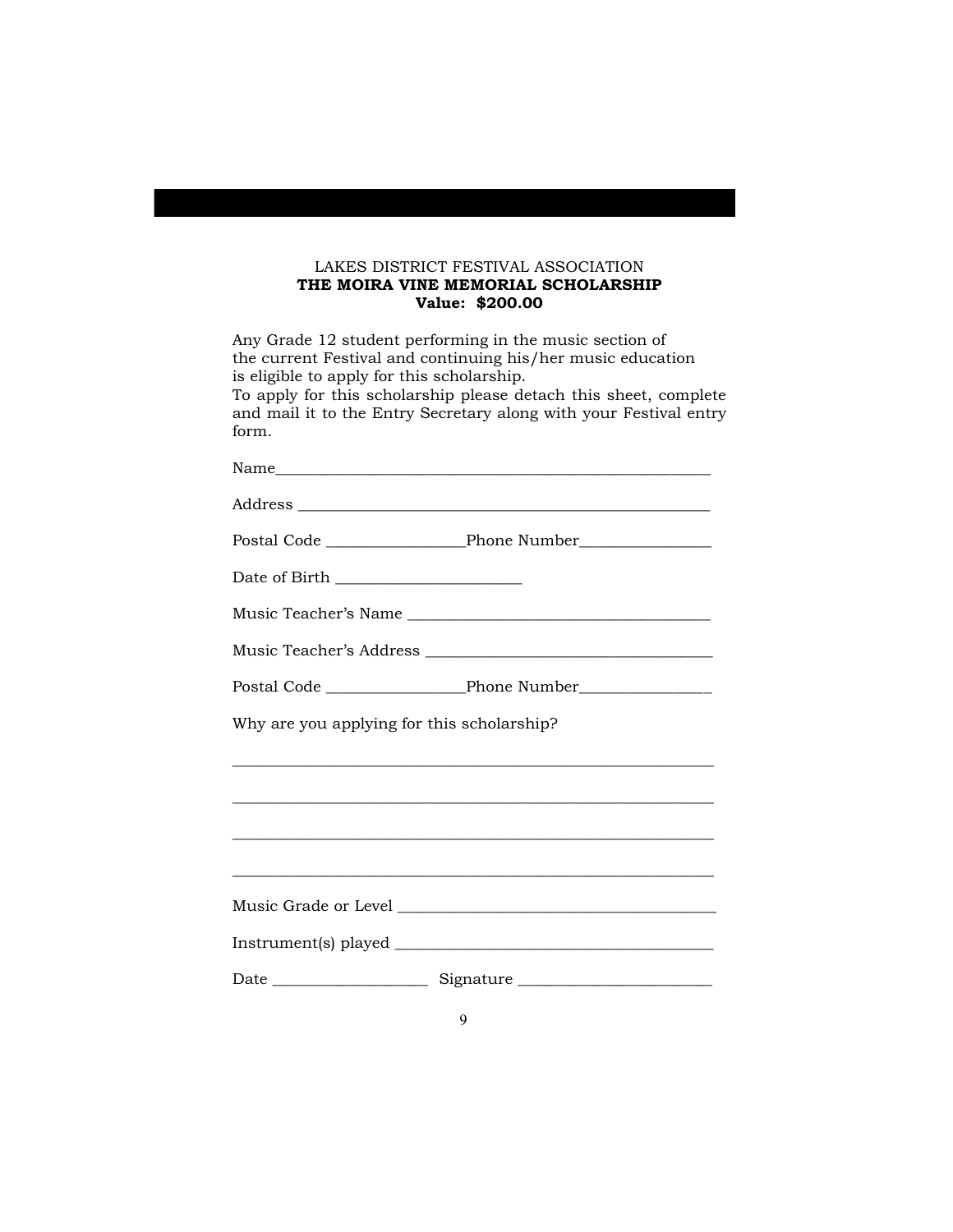#### **INSTRUMENTAL, BAND AND STRING CLASSES April 19, 2022**

#### **GENERAL RULES:**

#### **Solo Classes:**

1. **Solo performers** may enter **either** one piece or a **Concert Group** consisting of **2 - 3 contrasting pieces.** Please note that the entry fee applies to EACH piece in a Concert Group. A Concert Group must be played within the time limit.

2. **Solo:** Different teachers use different teaching methods, so either specify years of study (1st year, 2nd year, etc.) or whether they are in a graded program with levels such as Beginner, Introductory, Grades 1– l0 and ARCT/ACC levels.

3. **Open** classes are for performers who are not presently receiving instruction in their instrument. These classes include performers of all ages. Please specify on the form how long you have been playing.

4. In the case of performers who studied another instrument in the same instrument family, this previous experience should be taken into account when determining the grade level or year of study. If you are unsure about an appropriate grade level, please contact the coordinator.

#### **Ensemble Classes (Including Duets):**

1. Ensemble classes must enter at the **highest grade level** in the group. In Ensemble classes, performers may play above their grade level. This does not affect grade levels in their Solo Classes.

2. Please specify the name, instrument and grade level for each performer on the entry form.

3. Ensemble class (not duets) consists of 3 - 8 performers. Selections must include at least two different voices. Ensemble instruments must be acoustic instruments. All other groups should enter as a Band.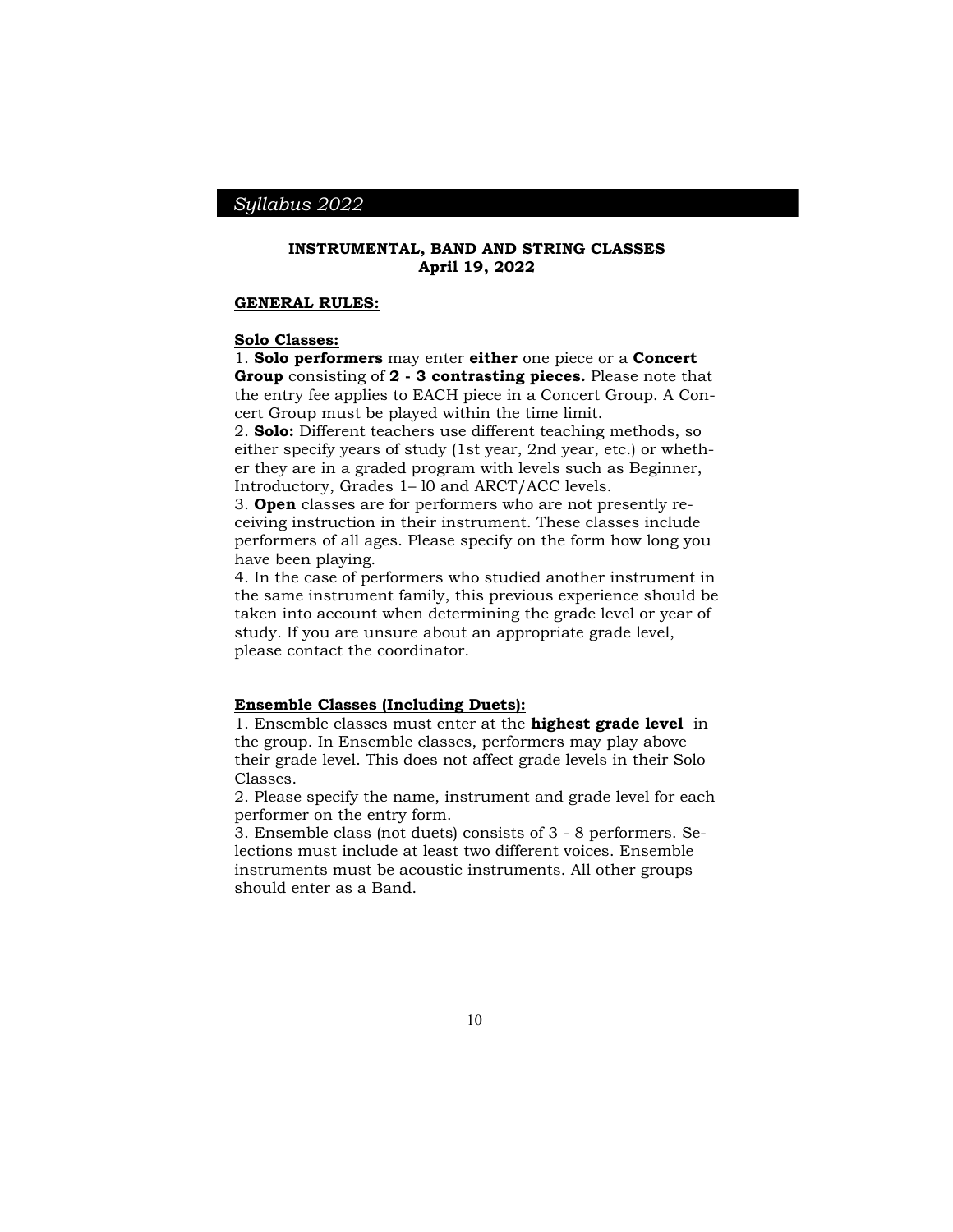### **Band Classes:**

1. Names of band members are not necessary on the entry form. Please state the name of your band, director's name, and school (if applicable).

2. For mixed and rock bands, please list all of your instruments. 3. Bands are expected to bring an adequate number of chaperones.

4. Warm-up rooms are provided before each class of performances. Once a class begins, all performers are expected to be in the performance room.

### **ALL CLASSES**

1. An original score must be provided; photocopies are not permitted except with the written permission of the copyright holder. (See competition Procedures and Rules, page 6)

2. An accompanist is permitted in all classes. If a teacher plays equally with a student, the performance will be for adjudication only.

3. Memorization is not mandatory, but could be a deciding factor when determining a final score.

4. Electric or electronic instruments are permitted in Band classes, or Other Instrument classes. Performers are expected to provide their own amplifiers, etc. One extension cord will be provided. 5. **Time limits:**

| Solos and duets to grade 4:                                | 5 minutes  |
|------------------------------------------------------------|------------|
| Concert Group to Grade 4 (solos and duets):                | 8 minutes  |
| Solos and duets Grade 5 and up:                            | 10 minutes |
| Concert Group Grade 5 and up (solos and duets): 20 minutes |            |
| Ensembles:                                                 | 15 minutes |
| Bands:                                                     | 20 minutes |

These limits include warm-up times. (Bands may warm up for 7 minutes in their seats. This time is included in the time limit.) Repeats may be omitted to accommodate the time limits.

6. **Provincial Festival of Performing Arts BC:** The adjudicator may recommend performers for the Provincials. Please contact the coordinator for the Provincial Festival rules.

7. **Non-competitive and Own Composition: Please see page 39.**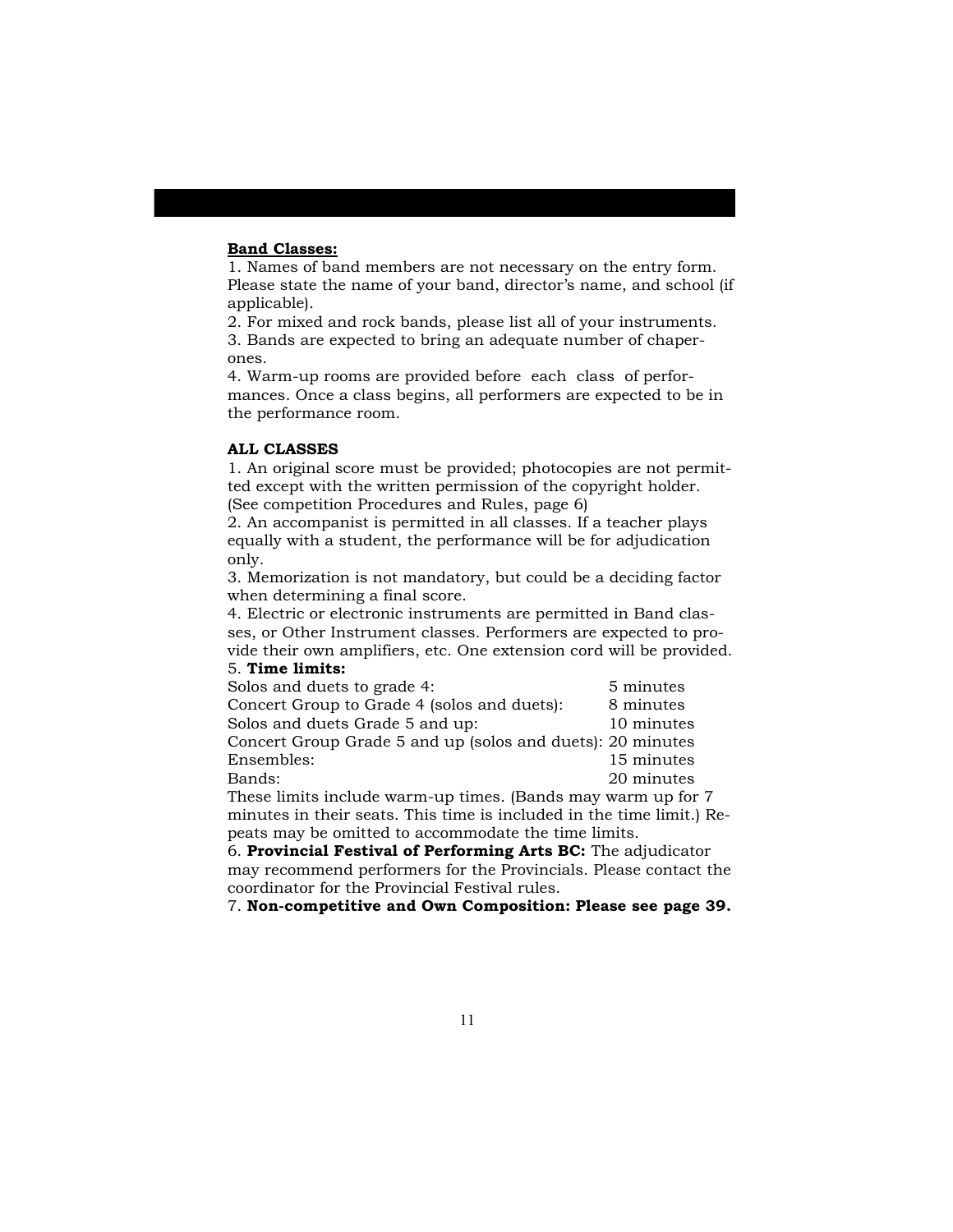#### **SOLOS**

All solo classes will be subdivided by

- years of study or grade level of the performer
- musical period (Baroque, Classical, Romantic, etc.)
- Solo piece (1 selection) or Concert Group (2 3 contrasting

selections)

### **Up to Grade 7 - \$10.00 per selection, Grade 8 and over - \$13.00**

### **WOODWIND INSTRUMENTS**

Woodwinds include all reed instruments (families of Saxophones and Clarinets), all double reed instruments (Bassoon, English Horn, Oboe), all instruments of the Flute family and Recorder family.

- **I 1** Woodwinds Solo
- **I 40** Open Woodwinds Solo

#### **BRASS INSTRUMENTS**

Brass includes Trumpet, Flügelhorn, French Horn, Trombone, Tuba, Sousaphone, etc.

- **I 50** Brass Solo
- **I 70** Open Brass Solo

#### **PERCUSSION INSTRUMENTS**

Instruments include Drum Set, Triangle, Glockenspiel, etc.

- **I 80** Percussion Solo
- **I 90** Open Percussion Solo

## **OTHER INSTRUMENTS**

**I 95** Other Instrument Solo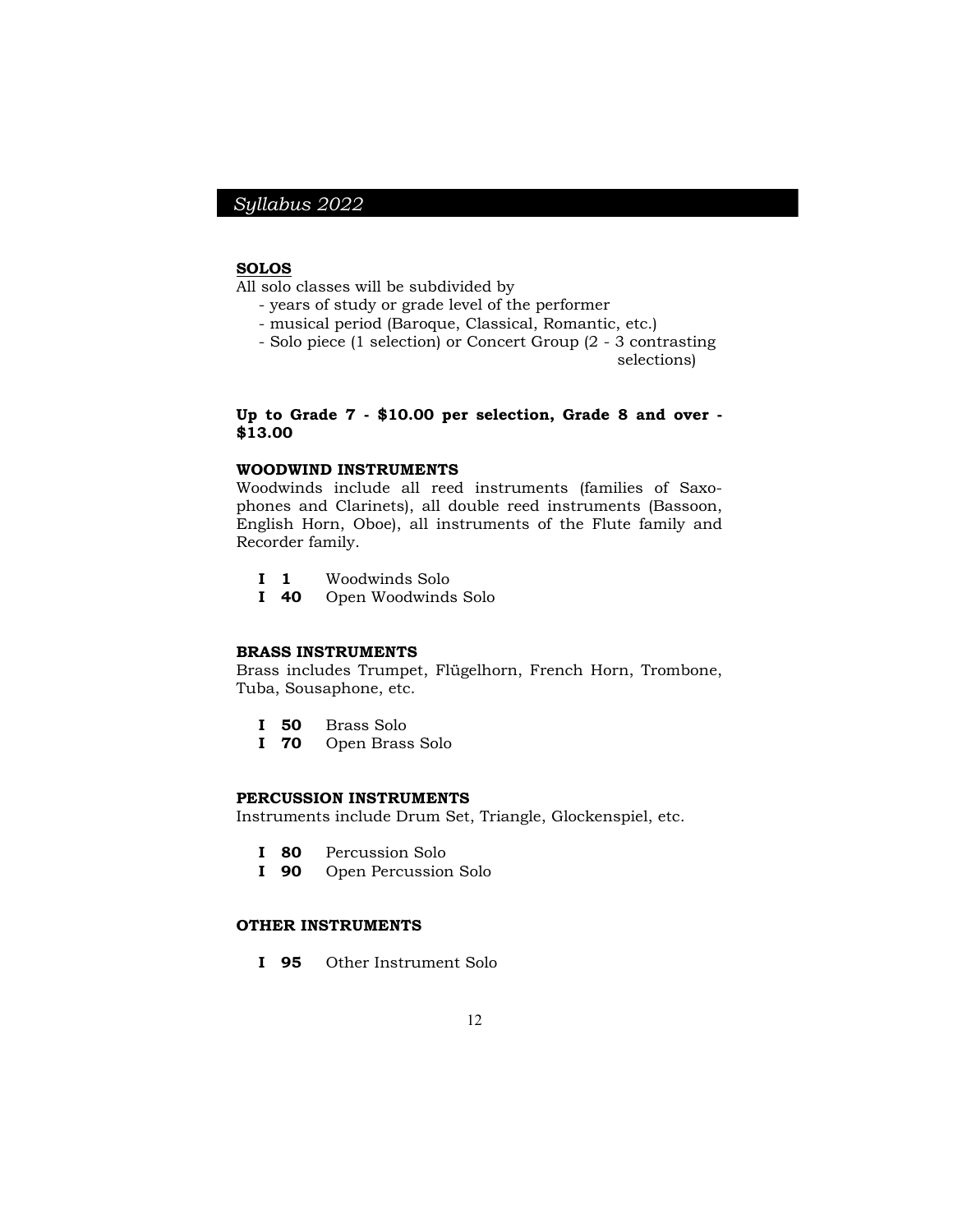#### **STRING INSTRUMENTS**

Strings include Violin, Fiddle, Viola, Cello, Contrabass, Acoustic Guitar, Mandolin, Sitar, Harp, etc.

- **ST 1** Strings Solo Baroque
- **ST 5** Strings Solo Classical
- **ST 10** Strings Solo Romantic
- **ST 20** Strings Solo Contemporary/Canadian
- **ST 21** Strings Concert Group
- **ST 22** String Trio
- **ST 25** Strings Solo Traditional/Ethnic/Sacred
- **ST 26** Traditional/Folk String Solo
- **ST 27** Traditional/Folk String Concert Group Adult
- **ST 30** Strings Solo Other genres<br>**ST 50** Open Strings Solo Other g
- Open Strings Solo Other genres
- **ST 60** Open Strings Solo Baroque
- **ST 65** Open Strings Solo Classical
- **ST 70** Open Strings Solo Romantic
- **ST 75** Open Strings Solo Contemporary/Canadian
- **ST 80** Open Strings Solo Traditional/Ethnic/Sacred
- **ST 85** Open Strings Solo Concert Group

**ST 90** Strings Solo Concerto (accompanist must be supplied by the performer) (**\$19.00**)

- **ST 125** String Ensemble, Sacred
- **ST 126** String Ensemble Concert Group

#### **DUETS AND ENSEMBLES**

All classes will be subdivided as with solo classes.

#### **DUETS (\$13.00 One selection) Woodwinds Duets**

- **I 100** Woodwinds Duet
- **I 125** Open Woodwinds Duet

#### **Brass Duets**

- **I 130** Brass Duet
- **I 131** Brass Duet Concert Group
- **I 140** Open Brass Duet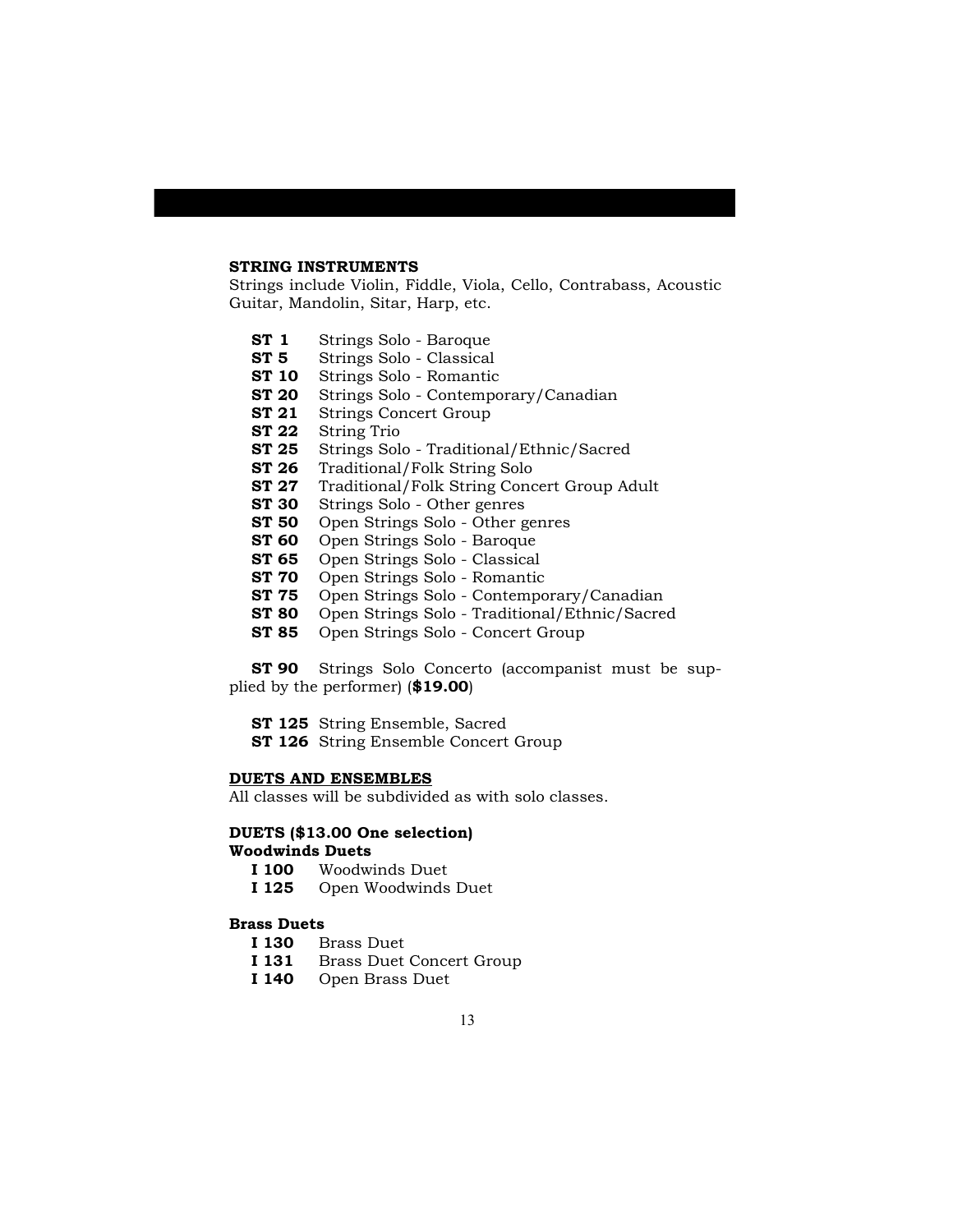#### **Percussion Duets**

**I 145** Percussion Duet

#### **Other Instrument Duets**

**I 148** Other Instrument Duet

### **Strings Duets**

**ST 100** Strings Duet **ST 120** Open Strings Duet

#### **Mixed Duets**

#### **Each performer plays an instrument of a different family.**

- **I 150** Mixed Duet
- **I 160** Open Mixed Duet

### **ENSEMBLES (\$19.00 One Selection/ \$31.00 Concert Group)**

#### **Woodwinds Ensembles**

- **I 170** Woodwinds Ensemble
- **I 180** Open Woodwinds Ensemble

#### **Brass Ensembles**

- **I 185** Brass Ensemble
- **I 195** Open Brass Ensemble

#### **Strings Ensembles**

- **ST 125** Strings Ensemble
- **ST 135** Open Strings Ensemble

### **Percussion Ensembles**

**I 200** Percussion Ensemble

## **Other Instruments Ensembles**

- **I 205** Other Instrument Ensemble
- **I 250** Collaborative Mutually Interpretive Drum and Piano Duets

As this is an "on demand" composition style the adjudicator will receive descriptions of both the drummer's and pianist's intents during the performance.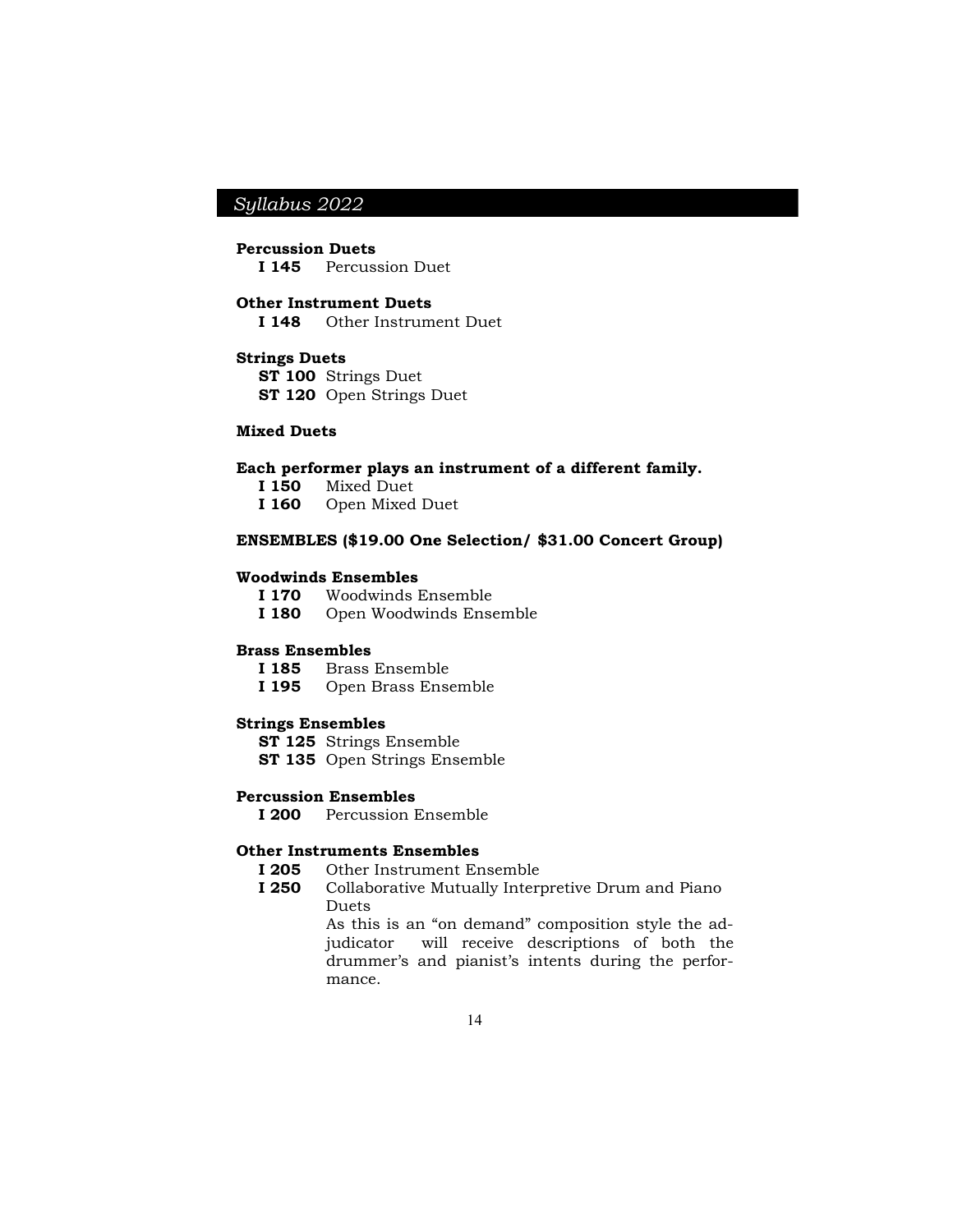## **Mixed Ensembles**

- **I 210** Mixed Ensemble
- **I 220** Open Mixed Ensemble Extended Concert Group

#### **BANDS: (\$38.00 plus \$10.00 optional recording fee)**

2 - 3 selections

## **Bands under 20 players:**

- **I 225** Elementary Small Band<br>**I 226** Junior Secondary Small
- Junior Secondary Small Band
- **I 227** Senior Secondary Small Band
- **I 228** Small Stage or Jazz Band
- **I 230** Small Concert Band
- **I 232** Small Woodwinds, Brass, or Strings Band
- **I 235** Small Mixed Band
- **I 236** Rock Band
- **I 238** Small Classroom Group (Classroom instruments could be ukuleles, recorders, bells, etc.)

#### **Bands with 20 or more players**

- **I 240** Elementary Large Band
- **I 241** Junior Secondary Large Band
- **I 242** Senior Secondary Large Band
- **I 243** Jazz Big Band or Large Stage Band
- **I 245** Large Concert Band or Orchestra
- **I 247** Woodwinds, Brass, or Strings Large Band
- **I 250** Mixed Large Band
- **I 251** Experimental Large Band
- **I 252** Large Classroom Group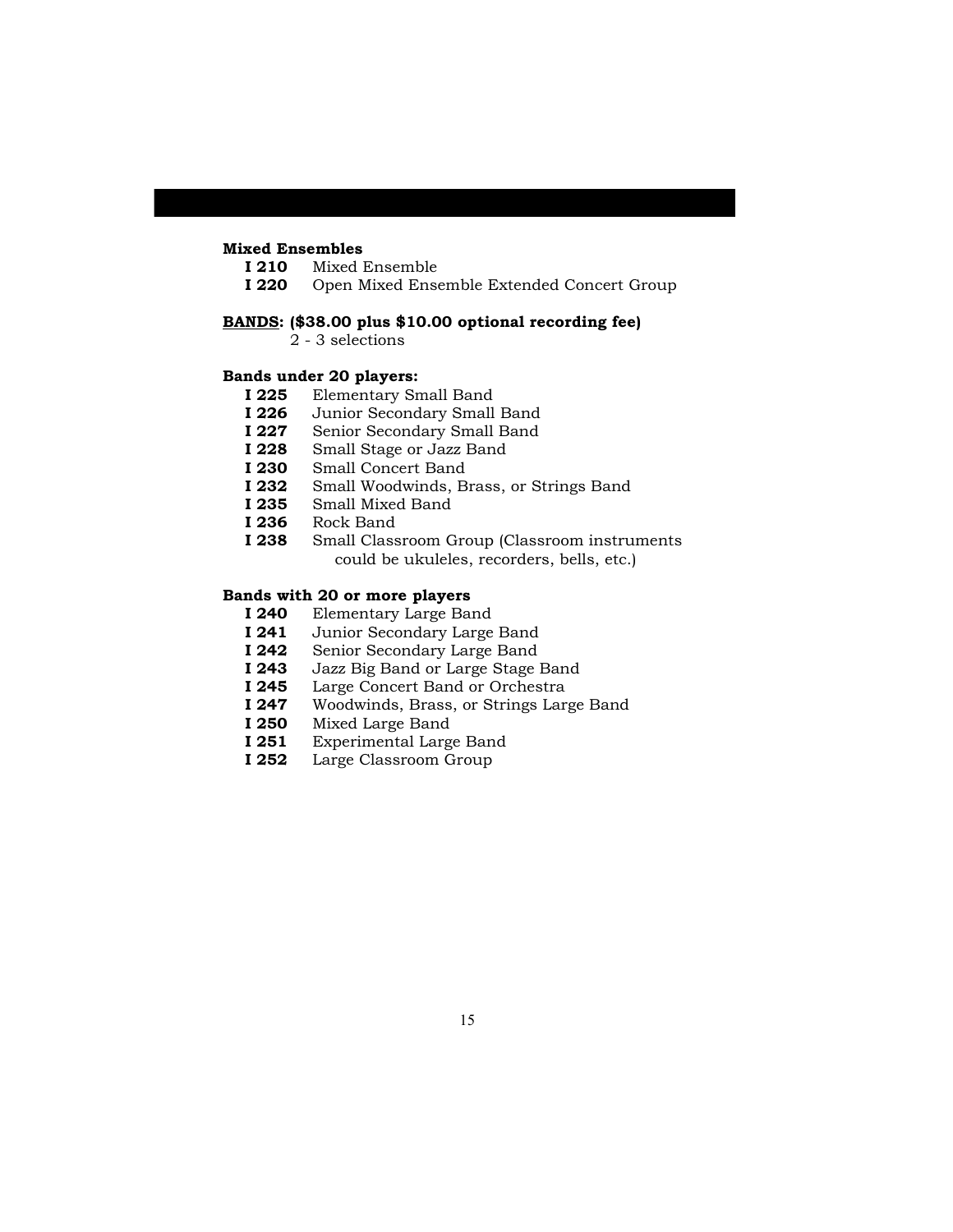#### **SPEECH ARTS - April 22 & 23, 2022**

Classes will be subdivided according to entries and age.

#### **GUIDELINES FOR MATERIAL**

1. The selection must be of suitable length and difficulty for each particular age group.

2. Please use published texts.

3. In choosing your selections, consideration should be given to the appropriateness of the material to the age and experience of the entrant and the boundaries of good taste. Racial or religious slurs must be avoided.

4. Suggestions for Own Choice material are available from the Speech Arts Coordinator or from the Burns Lake librarian.

5. Non-competitive and Own Composition-please see p. 39

#### **TIME LIMITS**

1. Time limits vary by category and class. Please review the class description carefully.

2. Time limits will be enforced. If exceeded, adjudication will only be given up to the specified time.

3. Time limits are maximum times—selections may be shorter than the specified time limit.

#### **COSTUMES AND PROPS**

Costuming and props are only permitted for the Drama selection. Competitors should select material which requires an absolute minimum of props and these should be portable. All props and costumes remain the sole responsibility of the competitor. Competitors should use good judgement in selecting suitable dress for their presentations. It is not intended that students use elaborate costumes.

### **COMPETITION RULES**

Photocopies of all material must be submitted with the entry form for advance study by the adjudicator. Due to copyright laws, the book from which the pieces were taken must be brought to the Festival so that the originals may be used there.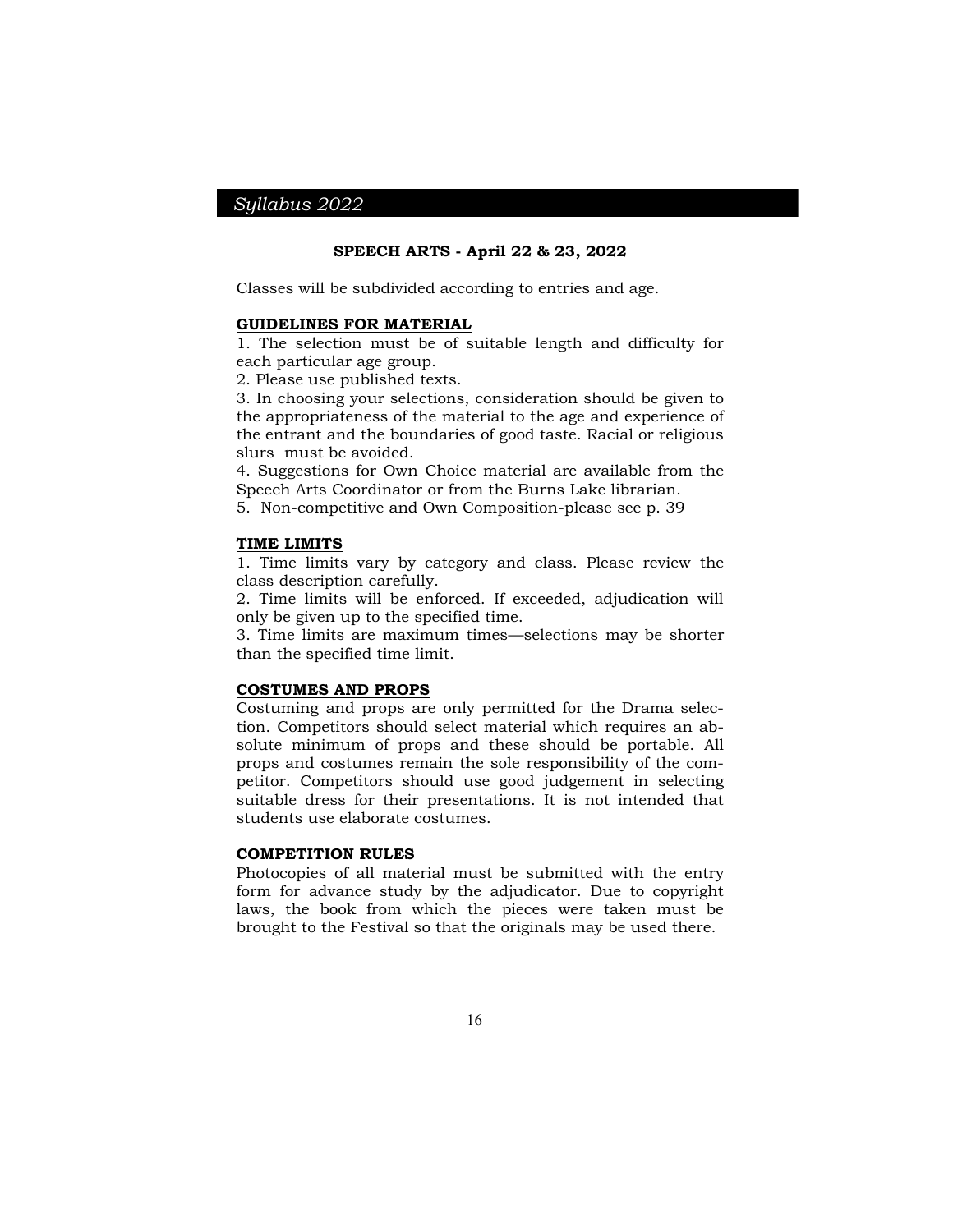## **S 11 • Canadian Poetry, (\$10.00)** Open

Any poem written by a Canadian poet One Own Choice selection - not to exceed 3 minutes Please note: classes will be subdivided according to the number and ages of entries received.

## **S 12 • Cowboy Poetry (\$10.00)** Open One Own Choice selection - not to exceed 3 minutes Please note: classes will be subdivided according to the number and ages of entries received.

#### **MY FAVOURITE POEM (\$10.00)**

One Own Choice selection.

- **S 15** My Favourite Poem, 5 years & under **(3 mins)**
- **S 16** My Favourite Poem, 6 years **(3 mins)**
- **S 17** My Favourite Poem, 7 years **(3 mins)**
- **S 18** My Favourite Poem, 8 years **(3 mins)**
- **S 19** My Favourite Poem, 9 years **(3 mins)**
- **S 20** My Favourite Poem, 10 years **(3 mins)**
- **S 21** My Favourite Poem, 11 years **(3 mins)**
- **S 22** My Favourite Poem, 12 years **(3 mins)**
- **S 23** My Favourite Poem, 14 years & under **( 4 minutes)**
- **S 24** My Favourite Poem, 16 years & under **( 4 minutes)**
- **S 25** My Favourite Poem, Adult **(4 minutes)**

### **POEMS FOR TWO VOICES (\$13.00)**

One Own Choice selection arranged for and recited by two people**.** Poems that are conversations, dialogues or have two distinct moods work well.

- **S 30** Poems for Two Voices, 6 years & under **(3 min)**
- **S 31** Poems for Two Voices, 8 years & under **(3 min)**
- **S 32** Poems for Two Voices, 10 years & under **(3 min)**
- **S 33** Poems for Two Voices, 12 years & under **(3 min)**
- **S 34** Poems for Two Voices, 14 years & under **(3 min)**
- **S 35** Poems for Two Voices, 16 years & under **(4 min)**
- **S 36** Poems for Two Voices, 18 years & under **(4 min)**
- **S 37** Poems for Two Voices, Adult **(4 min)**
- **S 38** Senior Duologue, 18 years & under **(4 min)**
- **S 39** Senior Duologue, Adult **(4 min)**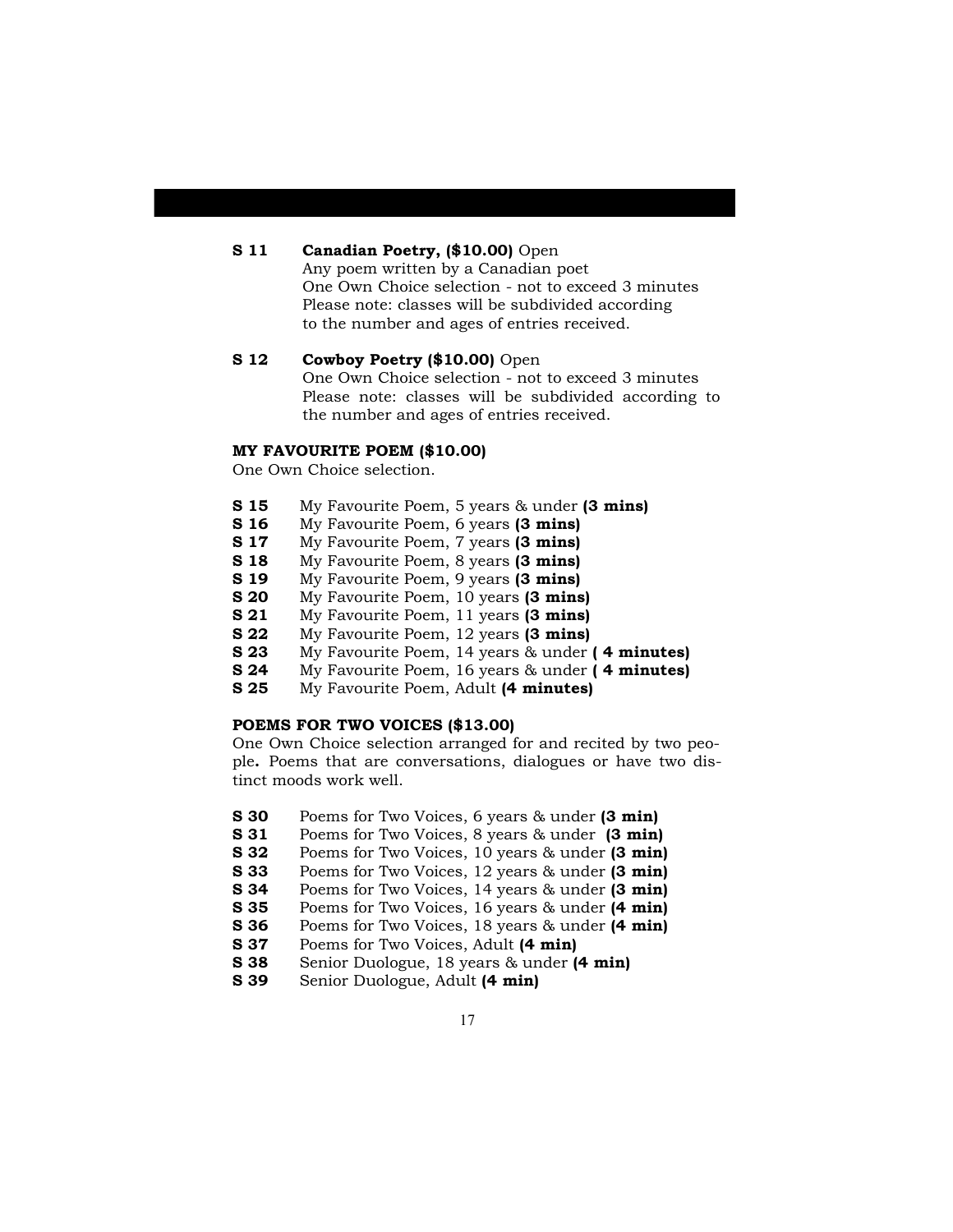#### **CHORAL SPEECH (\$31.00)**

Choral Speaking is the *group* interpretation of a poem. Most of the piece is spoken by the choir as a whole, although some solo and small group voices may be included. There may be actions, or gestures performed by the choir. The leader may assist the group to arrange themselves on the stage or risers, and may conduct the performance, but should not say the piece aloud with the group. Stage arrangement may be changed between the group's two pieces. Selections may be performed in any order. Two poems are required, both are Own Choice and should be contrasting.

- **S 40** Choral Speech, Primary Grades K/1 (**8 mins)**
- **S 41** Choral Speech, Primary Grade 2 (**8 mins)**
- **S 42** Choral Speech, Primary Grade 3 **(8 mins)**
- **S 43** Choral Speech, Elementary Grades 4-5 **(8 mins)**
- **S 44** Choral Speech, Elementary Grades 6-7 **(8 mins)**
- **S 45** Choral Speech, Mixed Grades, Junior Secondary (**10 min)**
- **S 46** Choral Speech, Mixed Grades, Senior Secondary **(10 min)**

## **PROSE (\$10.00)**

**Reading must be memorized.** The established guidelines for competitors performing at the BC Festival of the Performing Arts are: The focus should be on the voice. Competitors may stand or be seated. No acting. The selection should include narration, description and dialogue. It should be spoken in the story-telling style, but should not be performed as a dramatic scene. Vocal characterization is encouraged but the quality of prose must be maintained. Classes may be divided according to ages of performers.

- **S 50** Junior Prose, 10 years & under **(5 mins)**
- **S 51** Junior Prose, 14 years & under **(5 mins)**
- **S 52** Intermediate Prose, 16 years & under **(8 mins)**
- **S 53** Senior Prose, 18 years & under **(8 mins)**
- **S 54** Senior Prose, Adult **(9 min)**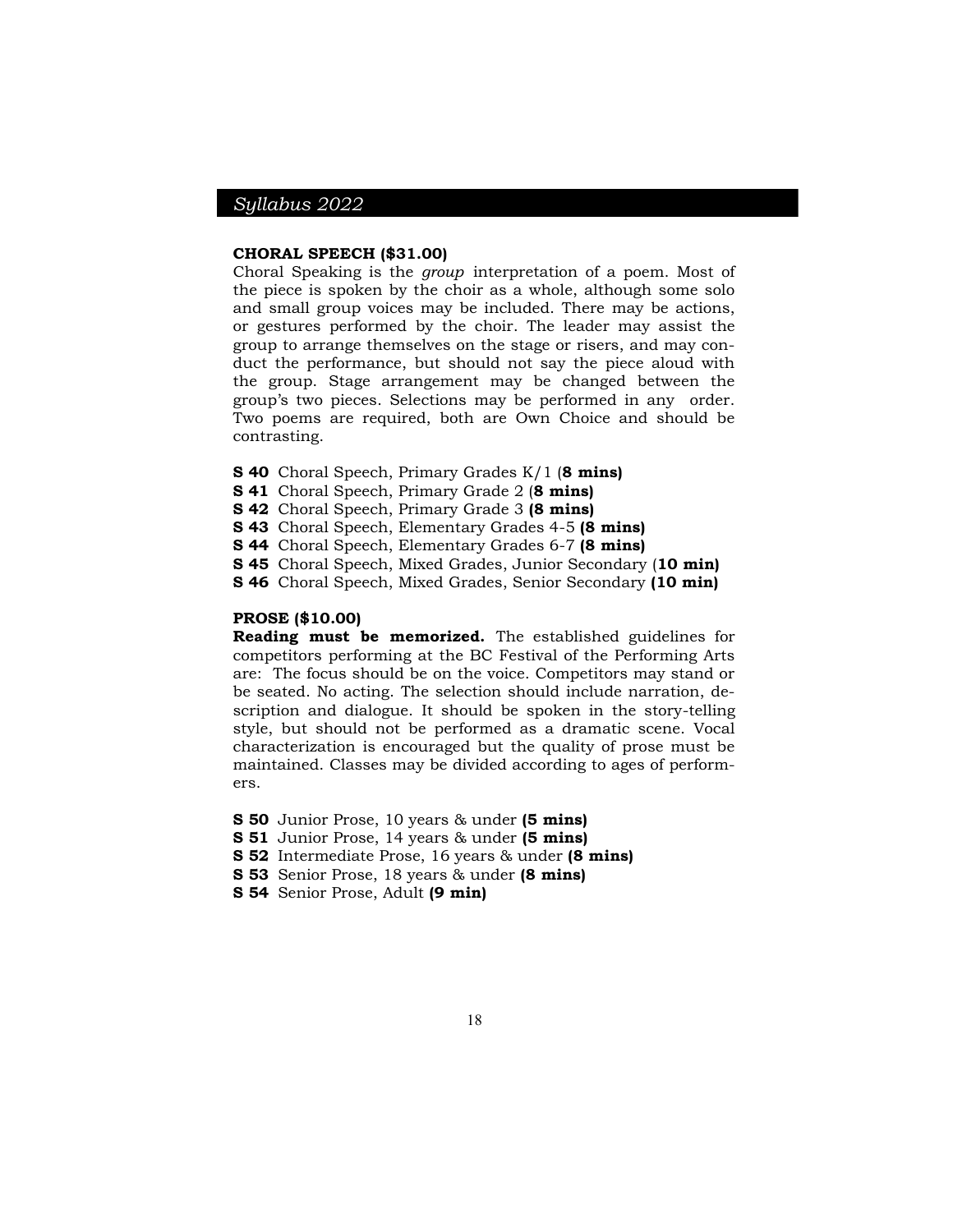#### **DRAMATIC EXCERPT (\$10.00)**

A speech or conversation from a play or book. It is recommended that the excerpt be from a published play intended to be presented on stage by an actor assuming language, movement, and dress of original character. Portray one character only. Classes may be subdivided according to the number of entries and participants' ages.

**S 55** Junior Dramatic Excerpt, 12 years & under **(5 mins) S 56** Junior Dramatic Excerpt, 14 years & under **(5 mins) S 57** Intermediate Dramatic Excerpt,16 years & under **(8 mins) S 58** Senior Dramatic Excerpt, 18 years & under **(8 mins) S 59** Senior Dramatic Excerpt, Adult **(8 min) S 60** Junior Dramatic Excerpt—Duo, 12 years & under **(8 mins) S 61** Junior Dramatic Excerpt—Duo, 14 years & under **(8 mins) S 62** Intermed. Dramatic Excerpt—Duo—16 yrs & under **(8 mins) S 63** Senior Dramatic Excerpt—Duo—18 years & under **(8 mins) S 64** Senior Dramatic Excerpt—Duo—Adult **(10 mins)**

### **READING FROM SHAKESPEARE (\$10.00 / \$13.00 duo)**

Most adjudicators feel that readings should be memorized.

- **S 65** Reading from Shakespeare, 14 years & under **(7 mins)**
- **S 66** Reading from Shakespeare, over 14 years **(10 mins)**
- **S 67** Reading from Shakespeare, Duo **(10 mins)**

## **STORY READING (\$10.00)**

Entrants will read a story from a book of their own choice. Performances will be adjudicated on vocal skills, quality of presentation, and suitability of the presentation style for the "target audience" of the particular story. Longer stories may be edited to fit the time limits. An original of the material must be handed in. One Own Choice selection. Titles are required with the entry form (photocopies are not required).

**S 70** Story Reading, 10 years & under **(5 mins)**

- **S 71** Story Reading, 14 years & under **(5 mins)**
- **S 72** Story Reading, 16 years & under **(5 mins)**
- **S 73** Story Reading, 18 years & under **(5 mins)**

**S 74** Story Reading, Adult (**8 min**)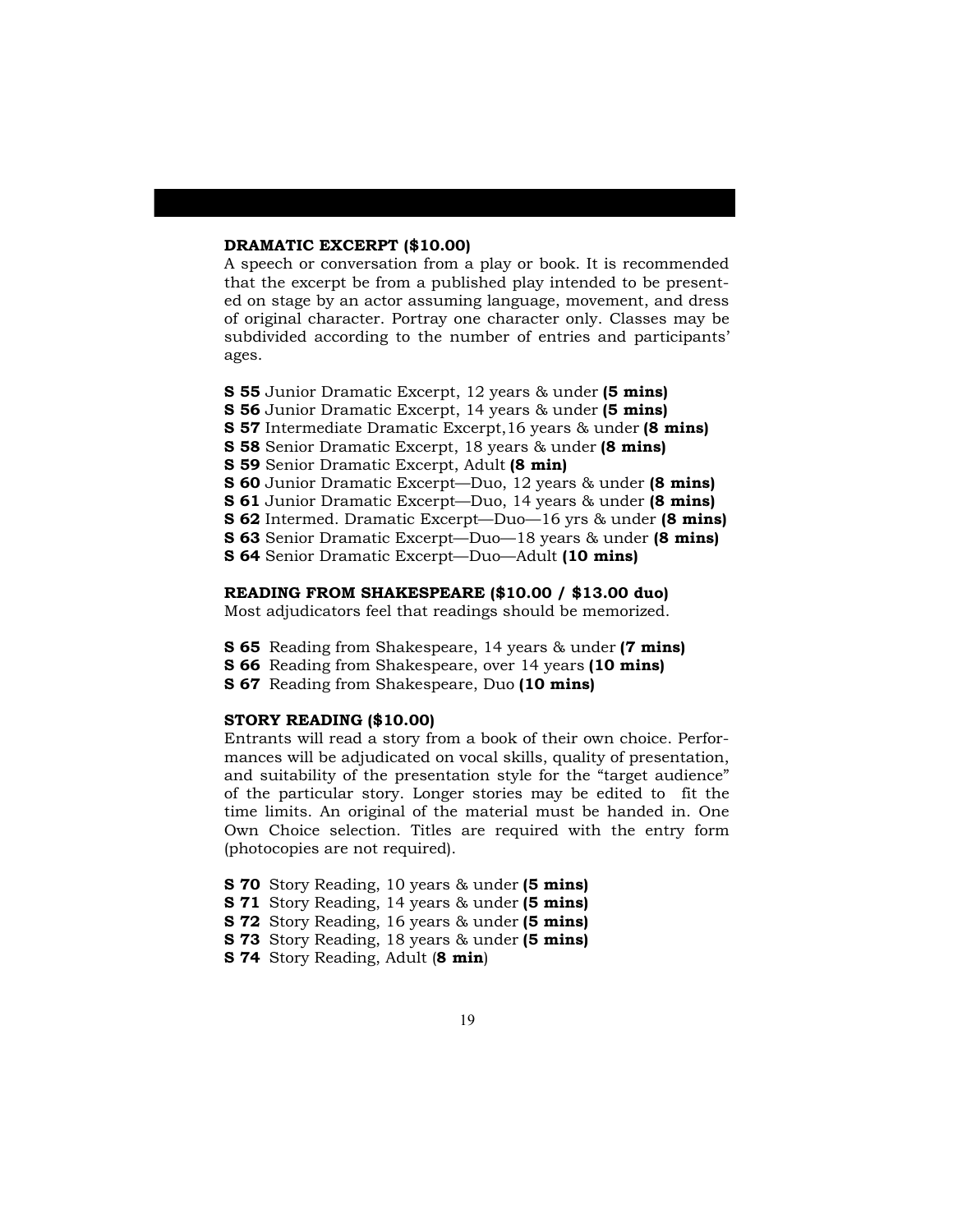#### **SIGHT READING (\$10.00)**

The text and passage to be read will be chosen by the adjudicator, who will hand the script to the performer at the appropriate time.

- **S 76** Sight Reading, 10 years & under
- **S 77** Sight Reading, 14 years & under
- **S 78** Sight Reading, 16 years & under
- **S 79** Sight Reading, 18 years & under
- **S 80** Sight Reading, Adult

## **SOLO CONCERT GROUP (\$10.00 per selection)**

A program of up to three selections is required: one each of poetry, prose or traditional drama. **The program should provide contrast.** Indicate beginnings and endings on copy sent with entry form.

- **S 85** Concert Group, 10 years & under **(12 mins)**
- **S 86** Concert Group, 14 years & under **(12 mins)**
- **S 87** Concert Group, 16 years & under **(14 mins)**
- **S 88** Concert Group, 18 years & under **(14 mins)**

**S 89** Concert Group, Adult **(20 mins)**

### **MIME (\$10.00/\$13.00 duo)**

Selections are Own Choice and a resume or copies of material must be submitted with the entry form. Competitors may use hand props and may not speak but may make sounds. Titles may be announced out loud, or displayed on a card before the performance begins. Musical background is permitted.

- **S 93** Mime, 14 years & under Solo **(3 mins)**
- **S 94** Mime, 14 years & under Duo **(3 mins)**

**S 95** Mime, 15 years & over Solo **(3 mins)**

**S 96** Mime, 15 years & over Duo **(3 mins)**

### **GROUP MIME (\$19.00)**

A mime play for a group of 3-7 mime artists. Title to be presented at the start of the play - either vocally or displayed on a card. A musical background may be included. One Own Choice selection. Titles/scripts not required with entry form.

**S 100** Mime, Group (**6mins)**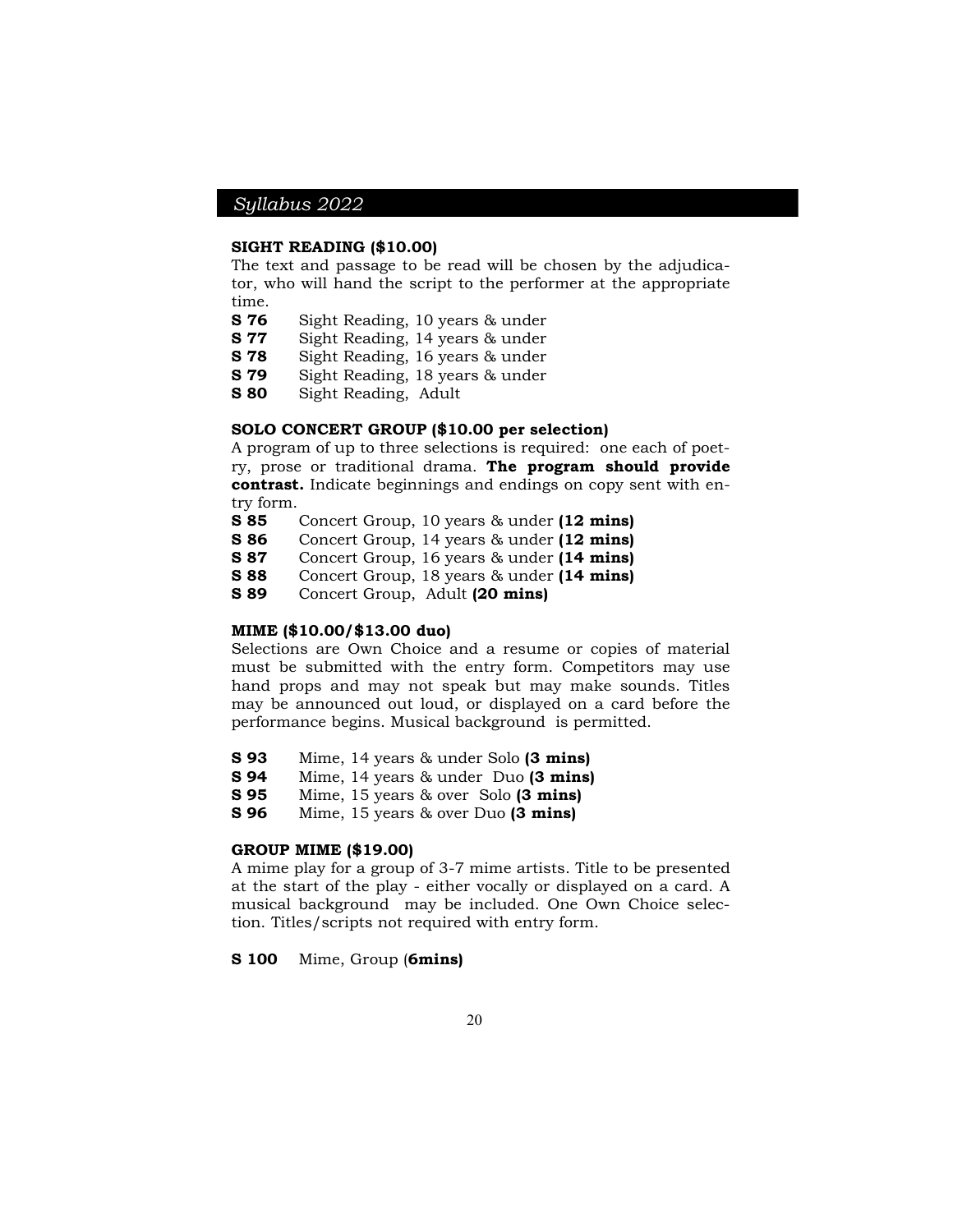#### **HUMOROUS POETRY (\$10.00)**

Any form of light or humorous verse. One Own Choice selection.

- **S 101** Humorous Poetry, 10 years & under **(3 mins)**
- **S 102** Humorous Poetry, 12 years & under **(3 mins)**
- **S 103** Humorous Poetry, 14 years & under **(4 mins)**
- **S 104** Humorous Poetry, 16 years & under **(4 mins)**
- **S 105** Humorous Poetry, 18 years & under **(4 mins)**
- **S 106** Humorous Poetry, Adult **(4 mins)**

### **STORY TELLING (\$10.00)**

The participant will be required to tell a short story. It may be original or the retelling of a known story, and must sound spontaneous. Stories must be told, not read. **Titles to be given at the time of performance,** as scripts are not required by the adjudicator. Use of props is discouraged. One Own Choice selection.

- **S 110** Story Telling, 10 years & under **(5 mins)**
- **S 111** Story Telling, 12 years & under **(5 mins)**
- **S 112** Story Telling, 14 years & under **(5 mins)**
- **S 113** Story Telling, 16 years & under **(5 mins)**
- **S 114** Story Telling, 18 years & under **(5 mins)**
- **S 115** Story Telling, Adult **(8 mins)**

#### **IMPROMPTU STORY TELLING (\$10.00)**

Each entrant will be shown a different picture and have a designated time to tell the story of what it means. One minute will be given to study the picture.

- **S 120** Impromptu Story Telling, 10 years & under **(3 mins)**
- **S 121** Impromptu Story Telling, 12 years & under **(3 mins)**
- **S 122** Impromptu Story Telling, 14 years & under **(5 mins)**
- **S 123** Impromptu Story Telling, 16 years & under **(5 mins)**
- **S 124** Impromptu Story Telling, 18 years & under **(5 mins)**
- **S 125** Impromptu Story Telling, Adult **(8 mins)**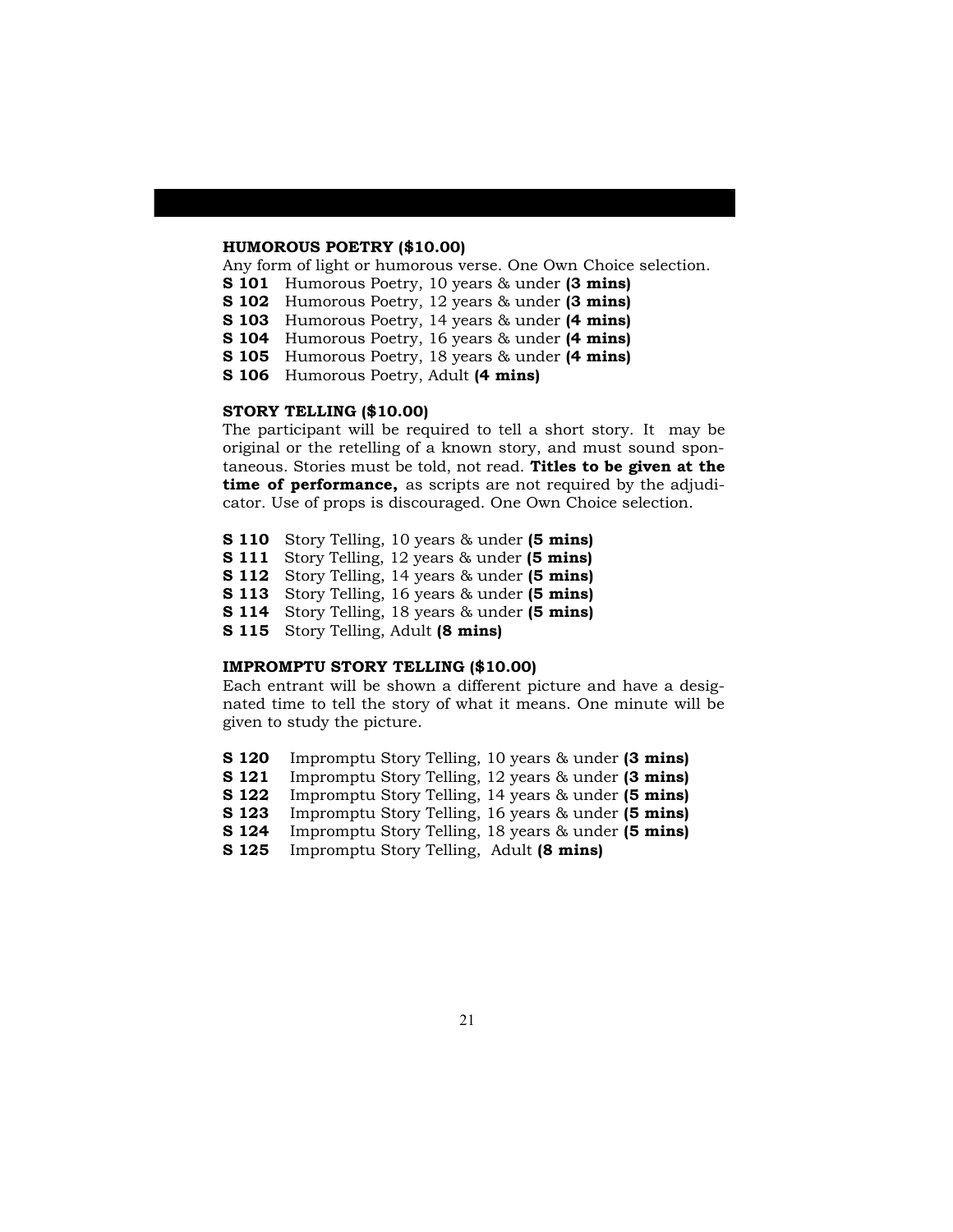## **CHORIC DRAMA (\$31.00)**

Choric Drama involves the speaking of the text by a speech choir. Actors may then add movement, mime, solo voices and characterisations to help tell the story. Some costumes, props, music and sound effects may be included, but should be kept simple. A group consists of 3 or more characters. The group leader may assist with set-up and conducting, but should not participate verbally. Please state number of students as well as grade level for group entries. One Own Choice selection. Please note title, author and source on entry form**. Photocopies are not required.**

- **S 130** Choric Drama, 10 years & under **(8 min)**
- **S 131** Choric Drama, 12 years & under **(8 min)**
- **S 132** Choric Drama, 14 years & under **(8 min)**
- **S 133** Choric Drama, 16 years & under **(8 min)**
- **S 134** Choric Drama, 18 years & under **(8 min)**
- **S 135** Choric Drama, Adult **(8 min)**

## **SPEECH ARTS IN FRENCH (\$10.00/\$31.00 Choral)**

Selections are Own Choice. Classes may be divided according to ages and/or grades of performers.

- **S 136** Spoken Poetry in French, 10 years & under **(5 min)**
- **S 137** Spoken Poetry in French, 14 years & under **(5 min)**
- **S 138** Spoken Poetry in French, over 14 years **(5 min)**
- **S 139** Choral Speech in French, Primary **(8 min)**
- **S 140** Choral speech in French, Elementary **(8 min)**
- **S 141** Choral Speech in French, Secondary **(8 min)**

### **PUBLIC SPEAKING (\$10.00)**

Must be entrant's original selection. Speeches need not be memorized, as notes should be used (but not read from). Participants will be judged on such details as research, organization, language, all aspects of delivery, and audience appeal. Please include title of speech. **Photocopies are not required**.

- **S 145** Public Speaking, 10 years & under **(3 mins)**
- **S 146** Public Speaking, 12 years & under **(3 mins)**
- **S 147** Public Speaking, 14 years & under **(3 mins)**
- **S 148** Public Speaking, 16 years & under **(5 mins)**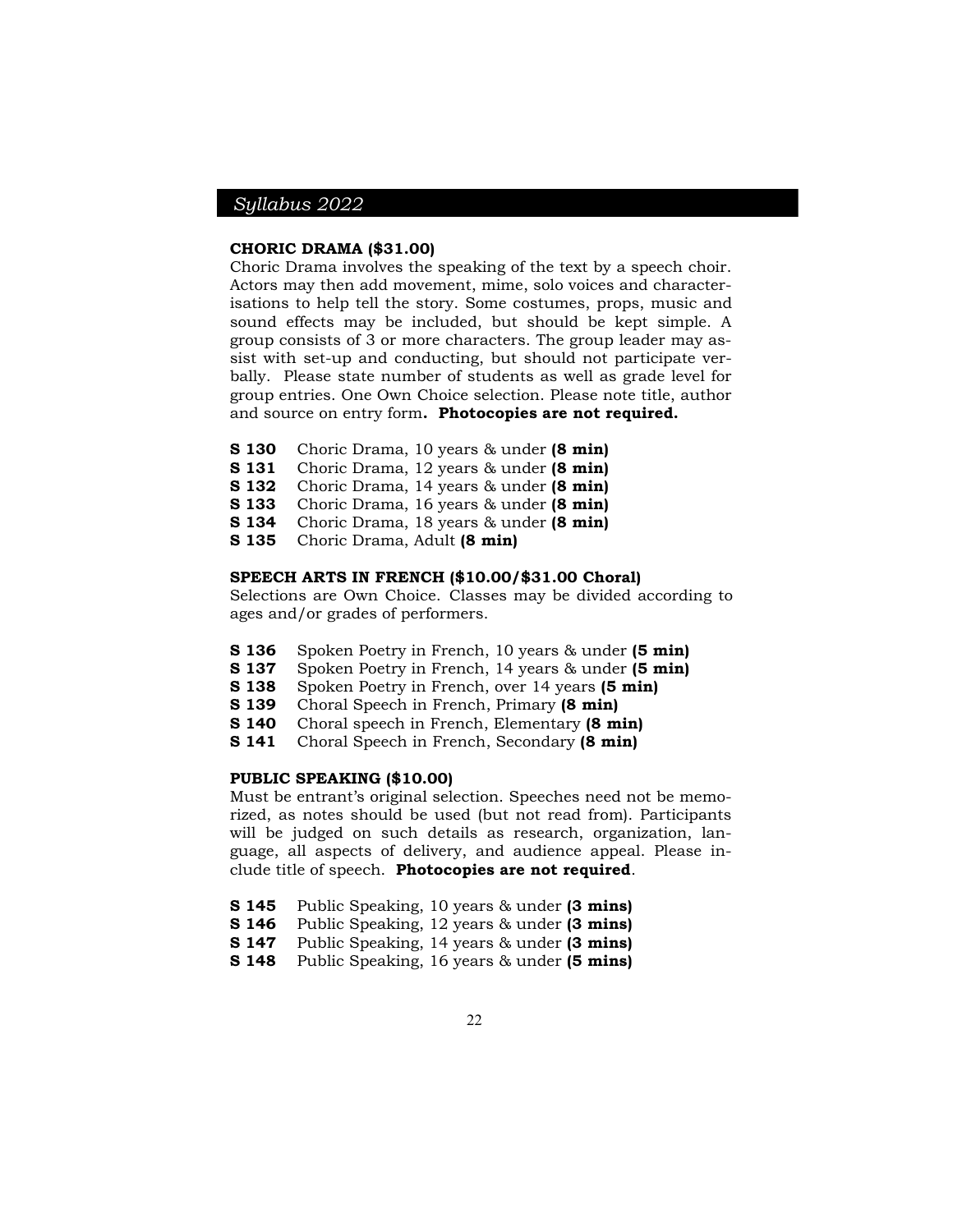- **S 149** Public Speaking, 18 years & under **(5 mins)**
- **S 150** Public Speaking, Adult **(8 mins)**

#### **SACRED READING (\$10.00)**

It is suggested that selections be chosen for the beauty of language and/or the integrity of an idea or story. Entrants will be adjudicated on their ability to perform interpretive reading.

- **S 155** Sacred Reading, 14 years & under **(3 min)**
- **S 156** Sacred Reading, 16 years & under **(3 min)**
- **S 157** Sacred Reading, 18 years & under **(4 min)**
- **S 158** Sacred Reading, Adult **(4 min)**

### **READERS' THEATRE (Duo \$13.00, 3 or more \$19.00)**

Selections are Own Choice. Time limit includes set-up and performance. Readers' Theatre is the dramatization of a story using the text of a narrative as a play script. Although the emphasis must be on the text, an imaginative approach is suggested. The script should not be read but "acted" in the Readers' Theatre style with scripts used merely as props. Please state age and grades of performers on entry form.

- **S 160** Readers' Theatre Duo, 10 years & under **(10 min)**
- **S 161** Readers' Theatre Duo, 12 years & under **(10 min)**
- **S 162** Readers' Theatre Duo, 14 years & under **(10 min)**
- **S 163** Readers' Theatre Duo, 16 years & under **(10 min)**
- **S 164** Readers' Theatre Duo, 18 years & under **(10 min)**

**S 165** Readers' Theatre Group **(10 min)**

## **ONE ACT PLAYS (\$31.00)**

Selections are own choice. Classes will be divided according to ages and/or grades of performers. State length of performance on entry form.

- **S 170** One Act Play, School Production
- **S 171** One Act Play, Adult Production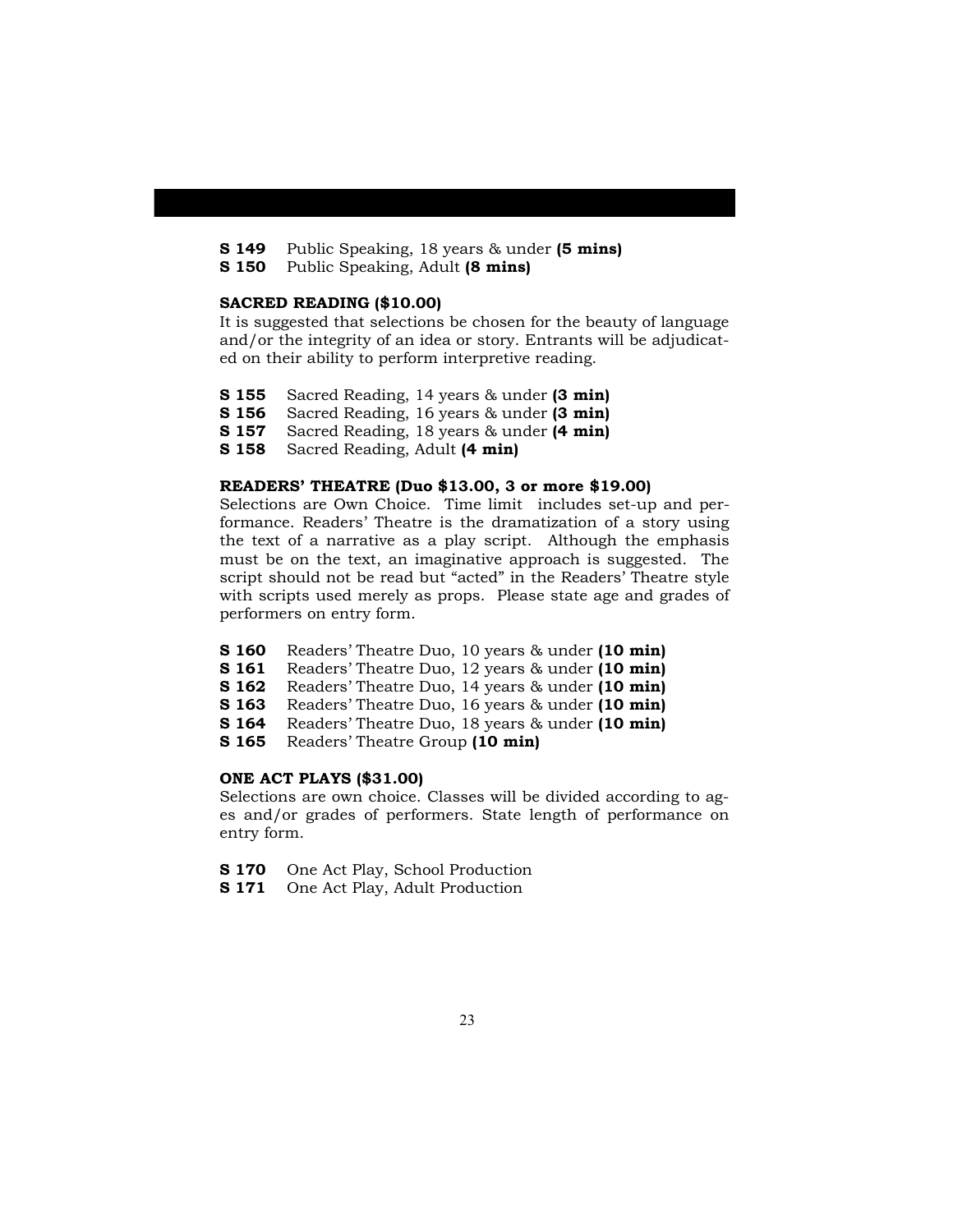### **PROVINCIAL FESTIVAL OF PERFORMING ARTS BC RULES**

#### **Junior Speech Arts**

| --------------------- |                             |
|-----------------------|-----------------------------|
| Age 11-13             | (A) One selection of Poetry |
| Time Limit 12 minutes | (B) One selection of Prose  |
| Minimum Grade 6 Level | (C) One selection of Drama  |

#### **Junior Shakespeare** Time Limit 4 minutes

### **Intermediate Speech Arts**

| Age 16 & under        | (A) One selection of Poetry |
|-----------------------|-----------------------------|
| Time Limit 15 minutes | (B) One selection of Prose  |
| Minimum Grade 7 level | (C) One selection of Drama  |

**Intermediate Shakespeare** Time Limit 5 minutes

#### **Senior Speech Arts**

Age 23 & under (A) One selection of Poetry<br>Time Limit 20 minutes (B) One selection of Prose Minimum Grade 8 level

- 
- (B) One selection of Prose<br>[C] One Sonnet
- 
- (D) One selection of Drama

#### **Senior Shakespeare** Time Limit 5 minutes

#### **Open Duo** Time Limit: 10 minutes

Age 11 - 23 years

Selections to be taken from a published classic or modern play, including the works of William Shakespeare, performed by two people. Performers may be different ages as long as both are within the ages specified in the Speech Arts Syllabus. Competitors must have performed a Duo in their local Festival and achieved a minimum mark of 85%.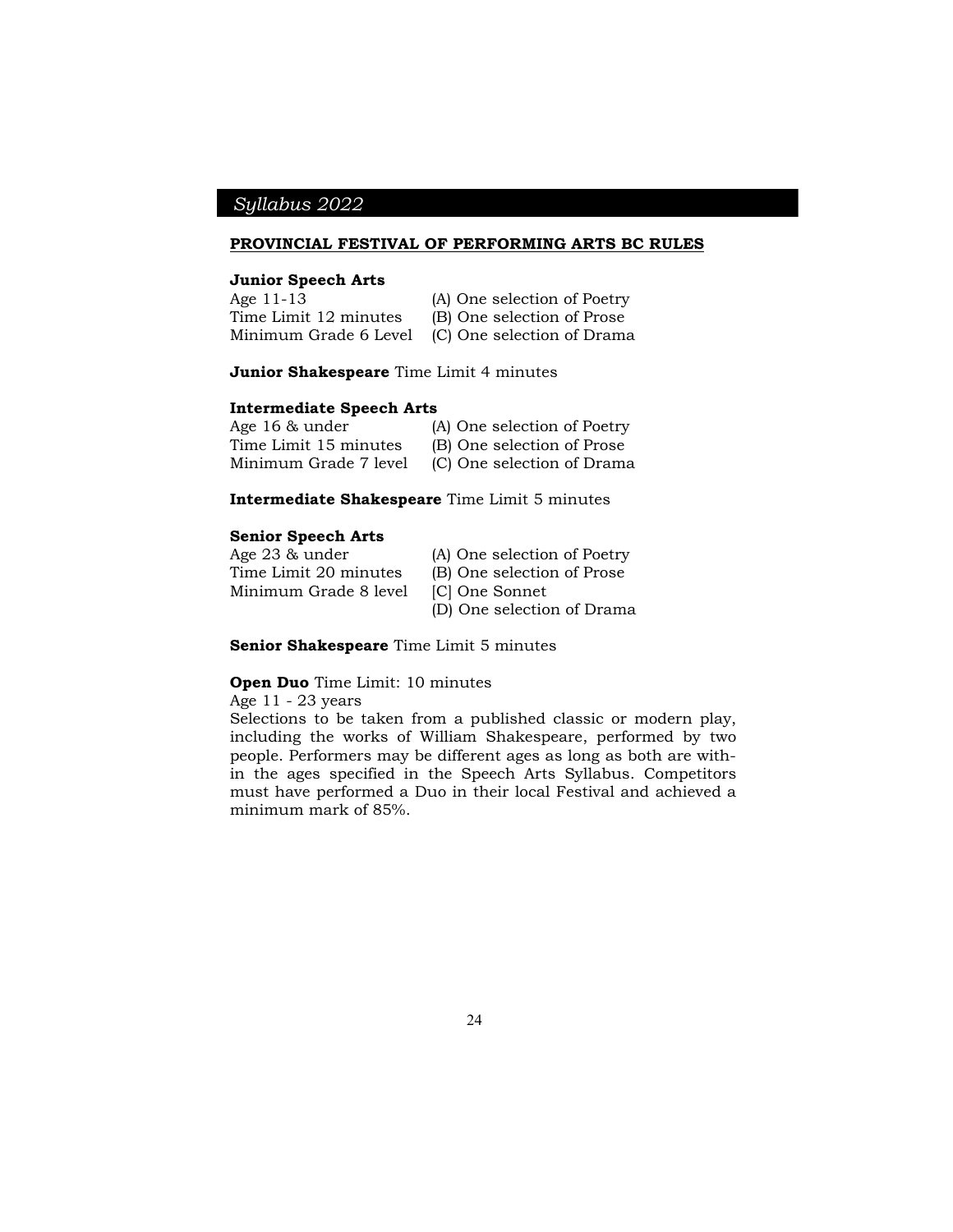## **PIANO CLASSES - TBA**

(Classes may be sub-divided or grouped.)

#### MUSIC

1. Most classes are now set by grade level as established by Royal Conservatory and Conservatory Canada. If your selection is not in a Conservatory's list, please send a copy to the coordinator for approval. The same grade level should be maintained throughout all your piano entries (except as noted for duets).

2. It is left to the integrity of the student and the teacher to ensure that the piece chosen is of the correct grade in the Institute under which the pupil is studying.

#### EQUIPMENT

1. A practice piano will be available - see the Piano Coordinator. The grand piano is not available for practice during festival sessions.

#### COMPETITION RULES

1. Grade mentioned in piano classes is the piano grade level at which you are playing.

2. Repeats are to be played only if required to maintain the form of the piece.

3. Duet Classes**:** Performers may play above their grade levels but not below.

4. Memorization is not mandatory, but could be a deciding factor when determining a final score.

5. Music is to be of suitable quality to meet Festival standards.

6**. Due to copyright laws, photocopies are not acceptable, except with the written permission of the copyright holder.**

7. Adults may enter non-competitive (NC) in any class (see page 39).

8. A competitor may not perform the same piece 2 years in a row.

### **BEGINNERS' PIANO SOLOS (\$10.00)**

- **P 1** Beginner's Piano Solo, 8 years & under
- **P 2** Beginner's Piano Solo, 10 years & under
- **P 3** Beginner's Piano Solo, 12 years & under
- **P 4** Beginner's Piano solo, over 12 years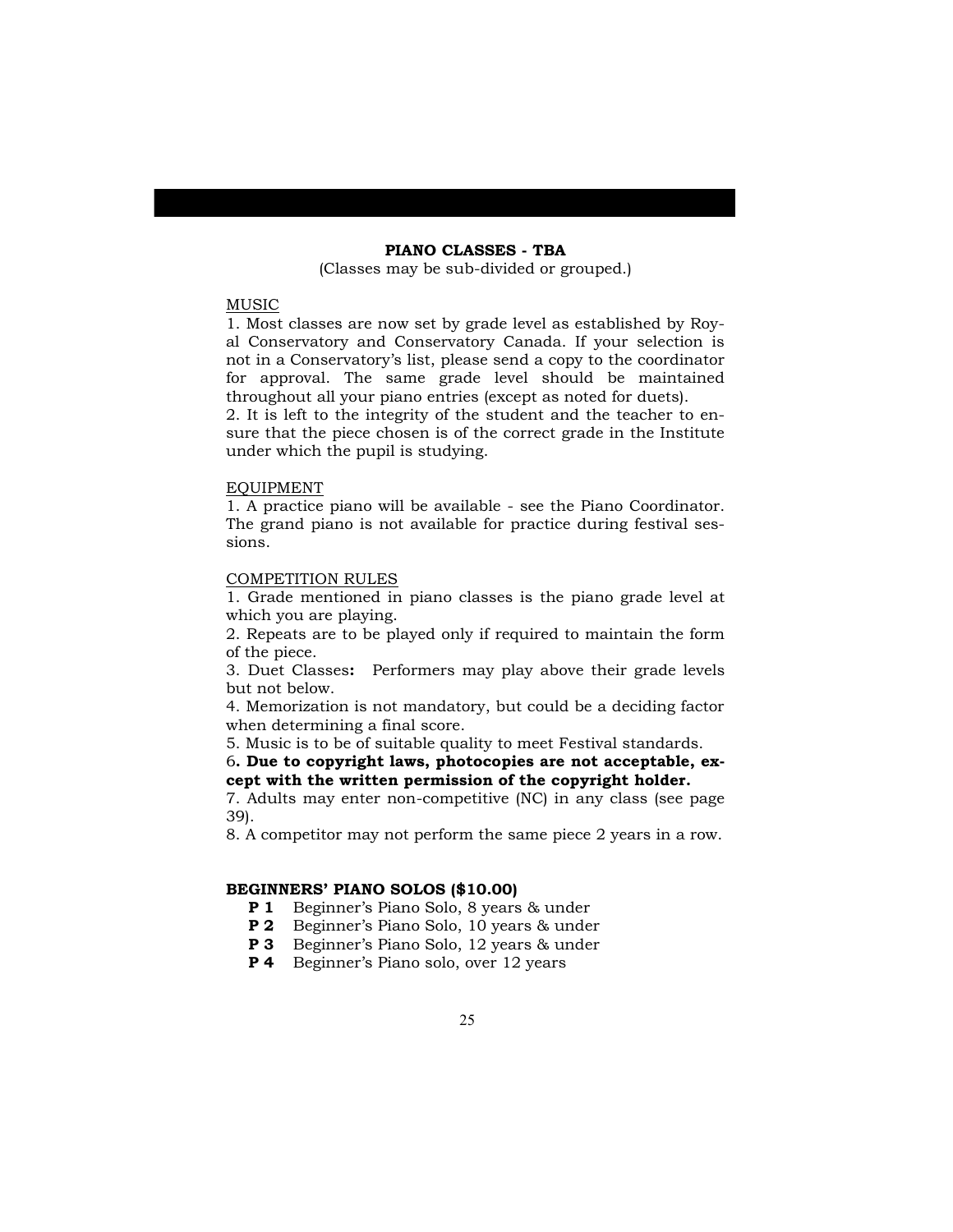## **INTRODUCTORY SOLO (\$10.00)**

**P 5** Introductory Piano Solo

#### **POPULAR PIANO SOLOS (\$10.00/\$13.00 Gr. 8 & over)**

It is recommended that the chosen pieces reflect the age and skill level of the entrant. The piece chosen can have different types of notation

- **P 6** Popular Piano Solo, Beginner to Grade three
- **P 7** Popular Piano Solo, Grades four to seven
- **P 8** Popular Piano Solo, Grades eight to ARCT
- **P 9** Popular Piano Solo, Open

### **BAROQUE PIANO SOLOS (\$10.00/\$13.00 Gr. 8 & over)**

The piece chosen should be a selection by a Baroque composer from a period up to about 1750. Suggested composers are J.S. Bach, Handel, Scarlatti, Lully, Rameau, Couperin, William Byrd, Purcell, Krebs, Kirnberger, Telemann.

- **P 16** Baroque Piano Solo, Grade One
- **P 17** Baroque Piano Solo, Grade Two
- **P 18** Baroque Piano Solo, Grade Three
- **P 19** Baroque Piano Solo, Grade Four
- **P 20** Baroque Piano Solo, Grade Five
- **P 21** Baroque Piano Solo, Grade Six
- **P 22** Baroque Piano Solo, Grade Seven
- **P 23** Baroque Piano Solo, Grade Eight
- **P 24** Baroque Piano Solo, Grade Nine
- **P 25** Baroque Piano Solo, Grade Ten
- **P 26** Baroque Piano Solo, ARCT /ACC

#### **CLASSICAL PIANO SOLOS (\$10.00/\$13.00 Gr. 8 & over)**

The piece chosen should be a selection by a Classical composer, 1750 to circa 1850. Suggested composers are C.P.E. Bach, W.A. Mozart, Beethoven, Haydn, Cimarosa, Clementi, Kuhlau. Classical sonatina or sonata movement as required for Conservatory examinations - Time Limit: 15 minutes.

- **P 27** Classical Piano Solo, Grade One
- **P 28** Classical Piano Solo, Grade Two
- **P 29** Classical Piano Solo, Grade Three
- **P 30** Classical Piano Solo, Grade Four
- **P 31** Classical Piano Solo, Grade Five
- **P 32** Classical Piano Solo, Grade Six
- **P 33** Classical Piano Solo, Grade Seven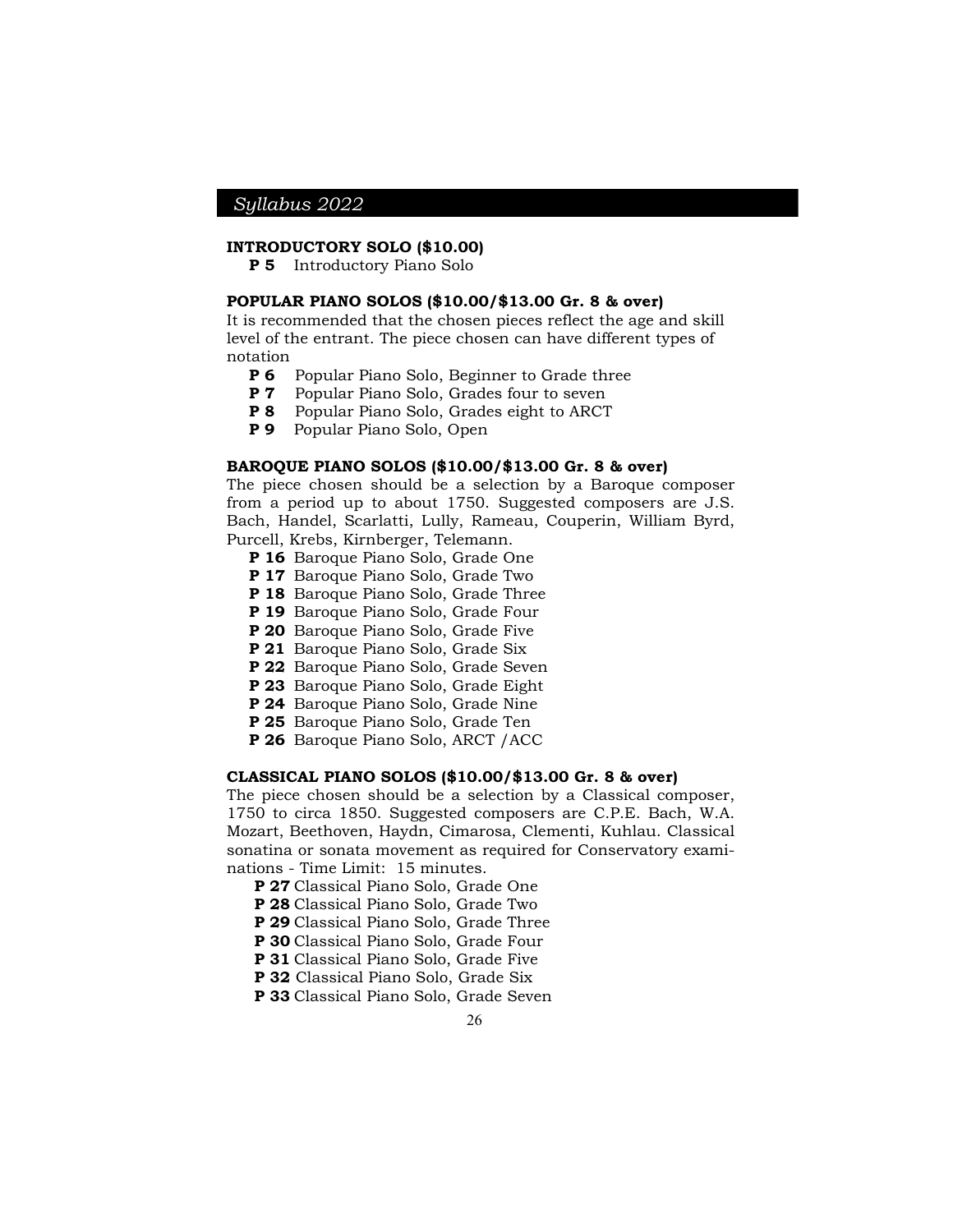- **P 34** Classical Piano Solo, Grade Eight
- **P 35** Classical Piano Solo, Grade Nine
- **P 36** Classical Piano Solo, Grade Ten
- **P 37** Classical Piano Solo, ARCT /ACC

### **ROMANTIC PIANO SOLOS (\$10.00/\$13.00 Gr. 8 & over)**

The piece chosen should be a selection by a 19th Century composer. Suggested composers are Schubert, Chopin, Schumann, Brahms, Mendelssohn, Rubinstein, Smetana, Liszt, Grieg, Tchaikovsky, Gurlitt, Weber. Simplified arrangements are **not** acceptable.

- **P 48** Romantic Piano Solo, Grade Two
- **P 49** Romantic Piano Solo, Grade Three
- **P 50** Romantic Piano Solo, Grade Four
- **P 51** Romantic Piano Solo, Grade Five
- **P 52** Romantic Piano Solo, Grade Six
- **P 53** Romantic Piano Solo, Grade Seven
- **P 54** Romantic Piano Solo, Grade Eight
- **P 55** Romantic Piano Solo, Grade Nine
- **P 56** Romantic Piano Solo, Grade Ten
- **P 57** Romantic Piano Solo, ARCT /ACC

## **POST-ROMANTIC PIANO SOLOS (\$10.00/\$13.00 Gr. 8 & over)**

The piece chosen should be a selection by a 19th or early 20th Century composer not covered by the Contemporary or Romantic Classes. Suggested composers are Debussy, Ravel, Poulenc, MacDowell, Rebikov, Rachmaninov, Scriabin.

- **P 58** Post Romantic Piano Solo, Grade Five
- **P 59** Post Romantic Piano Solo, Grade Six
- **P 60** Post Romantic Piano Solo, Grade Seven
- **P 61** Post Romantic Piano Solo, Grade Eight
- **P 62** Post Romantic Piano Solo, Grade Nine
- **P 63** Post Romantic Piano Solo, Grade Ten
- **P 64** Post Romantic Piano Solo, ARCT /ACC

### **CONTEMPORARY PIANO SOLOS (\$10.00/\$13.00 Gr. 8 & over)**

The piece chosen should be a 20th Century piano solo. Suggested composers are Milhaud, Schoenberg, Bartok, Kabalevsky, Prokofiev, Shostakovich, Gershwin, etc.

- **P 65** Contemporary Piano Solo, Introductory<br>**P 66** Contemporary Piano Solo, Grade One
- Contemporary Piano Solo, Grade One
- **P 67** Contemporary Piano Solo, Grade Two
- **P 68** Contemporary Piano Solo, Grade Three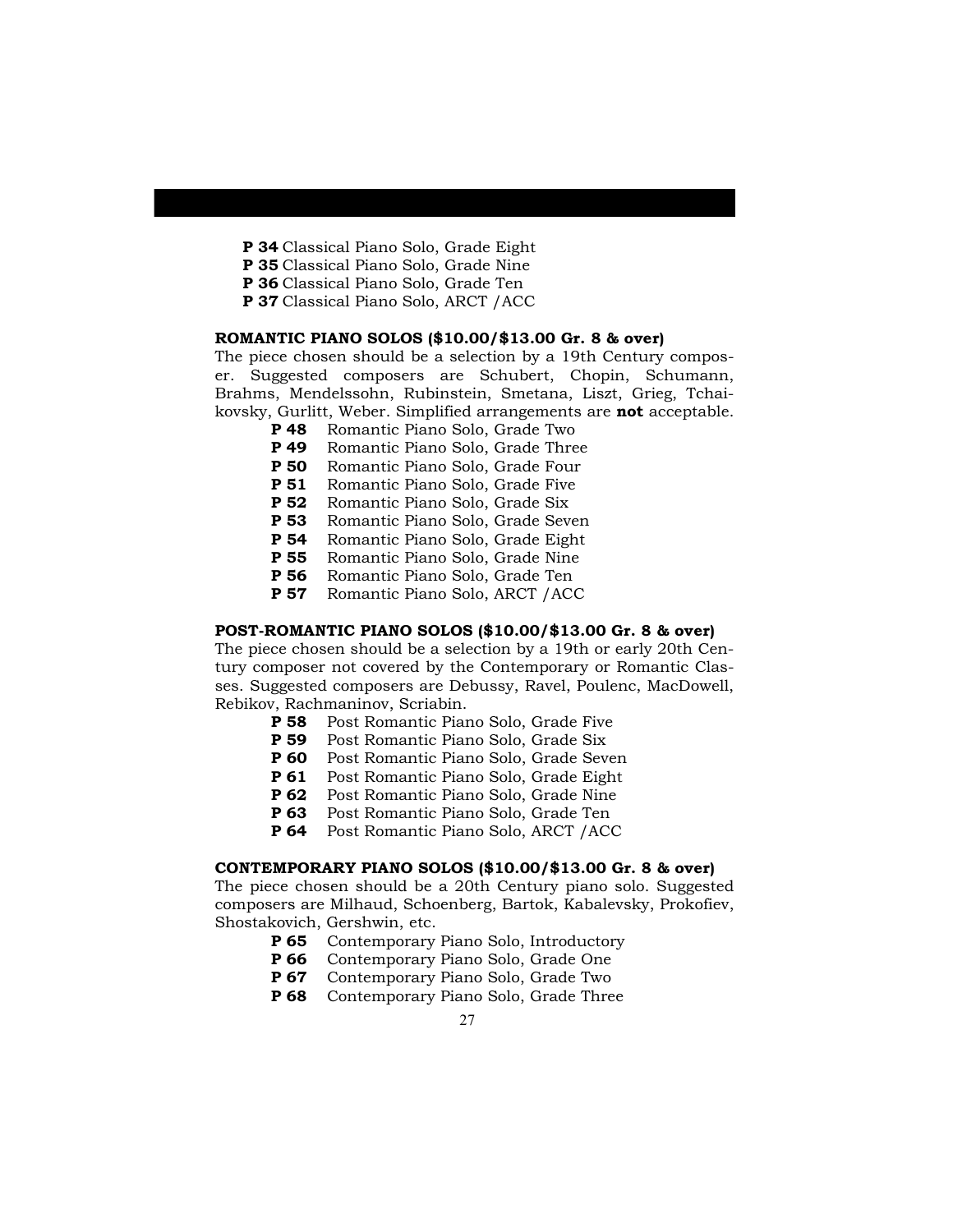- **P 69** Contemporary Piano Solo, Grade Four
- **P 70** Contemporary Piano Solo, Grade Five
- **P 71** Contemporary Piano Solo, Grade Six
- **P 72** Contemporary Piano Solo, Grade Seven
- **P 73** Contemporary Piano Solo, Grade Eight
- **P 74** Contemporary Piano Solo, Grade Nine
- **P 75** Contemporary Piano Solo, Grade Ten
- **P 76** Contemporary Piano Solo, ARCT /ACC

### **CANADIAN PIANO SOLOS (\$10.00/\$13.00 Gr. 8 & over)**

Performers should choose a piece by a Canadian composer.

- **P 77** Canadian Piano Solo, Introductory
- **P 78** Canadian Piano Solo, Grade One
- **P 79** Canadian Piano Solo, Grade Two
- **P 80** Canadian Piano Solo, Grade Three
- **P 81** Canadian Piano Solo, Grade Four
- **P 82** Canadian Piano Solo, Grade Five
- **P 83** Canadian Piano Solo, Grade Six
- **P 84** Canadian Piano Solo, Grade Seven
- **P 85** Canadian Piano Solo, Grade Eight
- **P 86** Canadian Piano Solo, Grade Nine
- **P 87** Canadian Piano Solo, Grade Ten
- **P 88** Canadian Piano Solo, ARCT /ACC

## **PIANO DUETS (\$13.00)**

State names, ages and addresses **of both performers** on one entry form. Piece chosen should be suitable for the grade level of the senior performer. Transcriptions should be avoided from grade eight and up.

- **P 89** Piano Duet, Beginner & Introductory
- **P 90** Piano Duet, Grade One
- **P 91** Piano Duet, Grade Two
- **P 92** Piano Duet, Grade Three
- **P 93** Piano Duet, Grade Four
- **P 94** Piano Duet, Grade Five
- **P 95** Piano Duet, Grade Six
- **P 96** Piano Duet, Grade Seven
- **P 97** Piano Duet, Grade Eight
- **P 98** Piano Duet, Grade Nine & Ten
- **P 99** Piano Duet, ARCT /ACC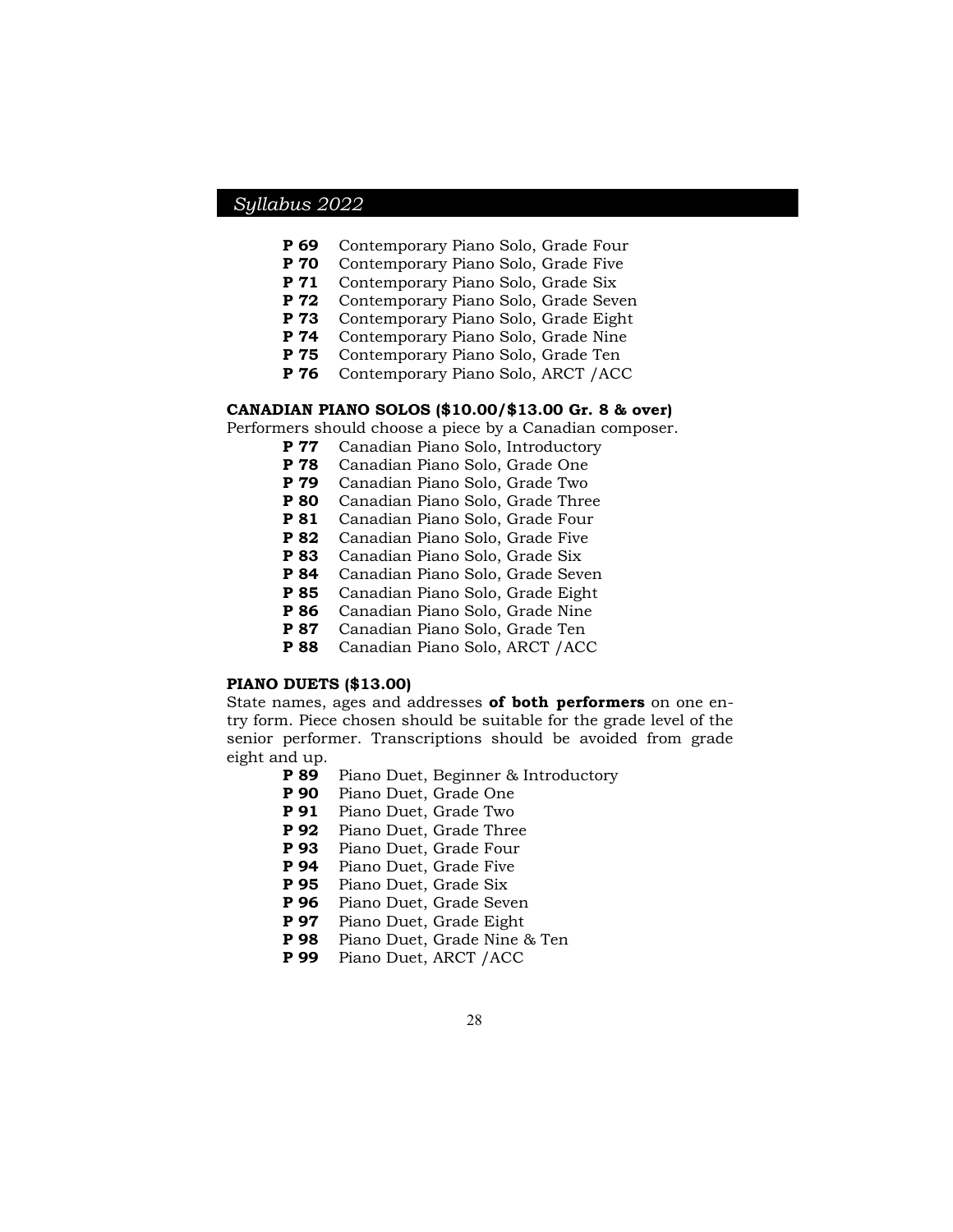#### **PIANO CONCERT GROUP**

This must be a **balanced group** of well contrasted piano solos to be performed as a mini-concert, within a **strictly enforced** time limit.

Classes to Grade Six - two or three pieces

## -**time limit 8 minutes (\$10.00 per piece)**

Grade 7 and 8 - two or three pieces

## **-time limit 15 minutes (\$13.00 per piece)**

Grade 9 and up - two or three pieces

## -**time limit 20 minutes (\$13.00 per piece)**

Solos used in other classes in this festival may **not** be included here.

**P 10** Piano Concert Group, Beginner

**P 11** Piano Concert Group, Introductory

- **P 100** Piano Concert Group, Grade One
- **P 101** Piano Concert Group, Grade Two
- **P 102** Piano Concert Group, Grade Three
- **P 103** Piano Concert Group, Grade Four
- **P 104** Piano Concert Group, Grade Five
- **P 105** Piano Concert Group, Grade Six
- P 106 Piano Concert Group, Grade Seven
- **P 107** Piano Concert Group, Grade Eight
- **P 108** Piano Concert Group, Grade Nine
- **P 109** Piano Concert Group, Grade Ten
- **P 110** Piano Concert Group, ARCT /ACC

## **PIANO CONCERTO (\$19.00)**

## **Time limit 15 minutes.**

The festival must receive a minimum of two entries in this category for the event to be held.

- **P 111** Piano Concerto, Grade Seven and Eight
- **P 112** Piano Concerto, Grade Nine and Ten
- **P 113** Piano Concerto, ARCT

### **NON-COMPETITIVE AND OWN COMPOSITION....**see page 39

### **COLLABORATIVE PIANO**

1. Performers entering the collaborative piano class may enter either a solo entry or concert group of 2-3 contrasting selections.

2. ONLY the piano performance is being adjudicated.

3. All works must be original piano music and not an orchestral reduction.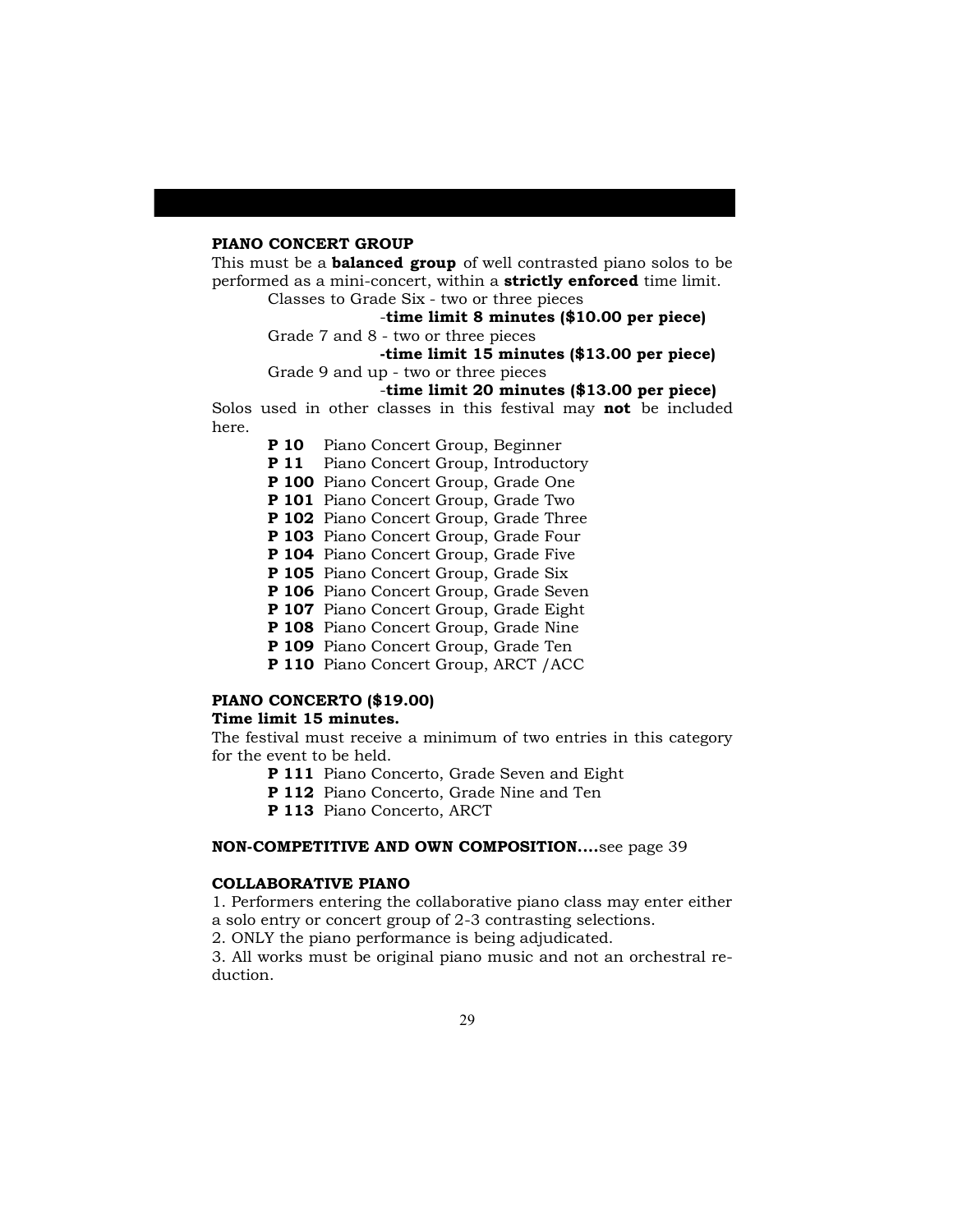4. Contrasting selections must be from different periods showing contrast in style and mood.

5. Two or more movements from a sonata, suite, etc. are permissible providing another contrasting work can be performed within the time limit.

6. Collaborative piano performers may also enter the same selection(s) in vocal classes, in which case the non-piano performer(s) will be adjudicated. Please use a separate entry form for the vocal entry.

7. All performers must use original music - no photocopies without written permission of the publisher. To facilitate page turns photocopies are allowed **with written permission of publisher.**

9. Transcriptions and simplified versions of piano accompaniments are not allowed above Grade 3 level.

10. Collaborative piano entrants are responsible for all arrangements to facilitate the other members of their duo/group

(ie. music stands, warm-up time, electrical equipment, etc.)

Any questions, please contact the piano coordinator.

11. The grade level refers to the grade level of the pianist.

12. Memorization is not required for either participant.

## **COLLABORATIVE PIANO CLASSES:**

**Collaborative Piano - Instrumental (Solo or Concert Group)**

- **CP 1** Novice (Grade 3 and under) **\$10.00 per selection**
- **CP 2** Junior (Grade 4 7) **\$10.00 per selection**
- **CP 3** Intermediate (Grade 8 ) **\$13.00 per selection** Time limit: 10 min
- **CP 4** Senior (Grade 9 and over ) **\$13.00 per selection** Time limit: 15 minutes

#### **Collaborative Piano - Vocal (Solo or Concert Group)**

| <b>CP 5</b> Novice (Grade 3 and under) | \$10.00 per selection |
|----------------------------------------|-----------------------|
| <b>CP 6</b> Junior (Grade $4 - 7$ )    | \$10.00 per selection |
| <b>CP 7</b> Intermediate (Grade 8)     | \$13.00 per selection |
| Time limit: 10 minutes                 |                       |
| <b>CP 8</b> Senior (Grade 9 and over)  | \$13.00 per selection |
| Time limit: 15 minutes.                |                       |

#### **PROVINCIAL FESTIVAL OF PERFORMING ARTS BC RULES**

Concertos or movements from concertos are not permitted in any piano classes. (This is a change from last year's provincial syllabus.) Contrasting selections must be from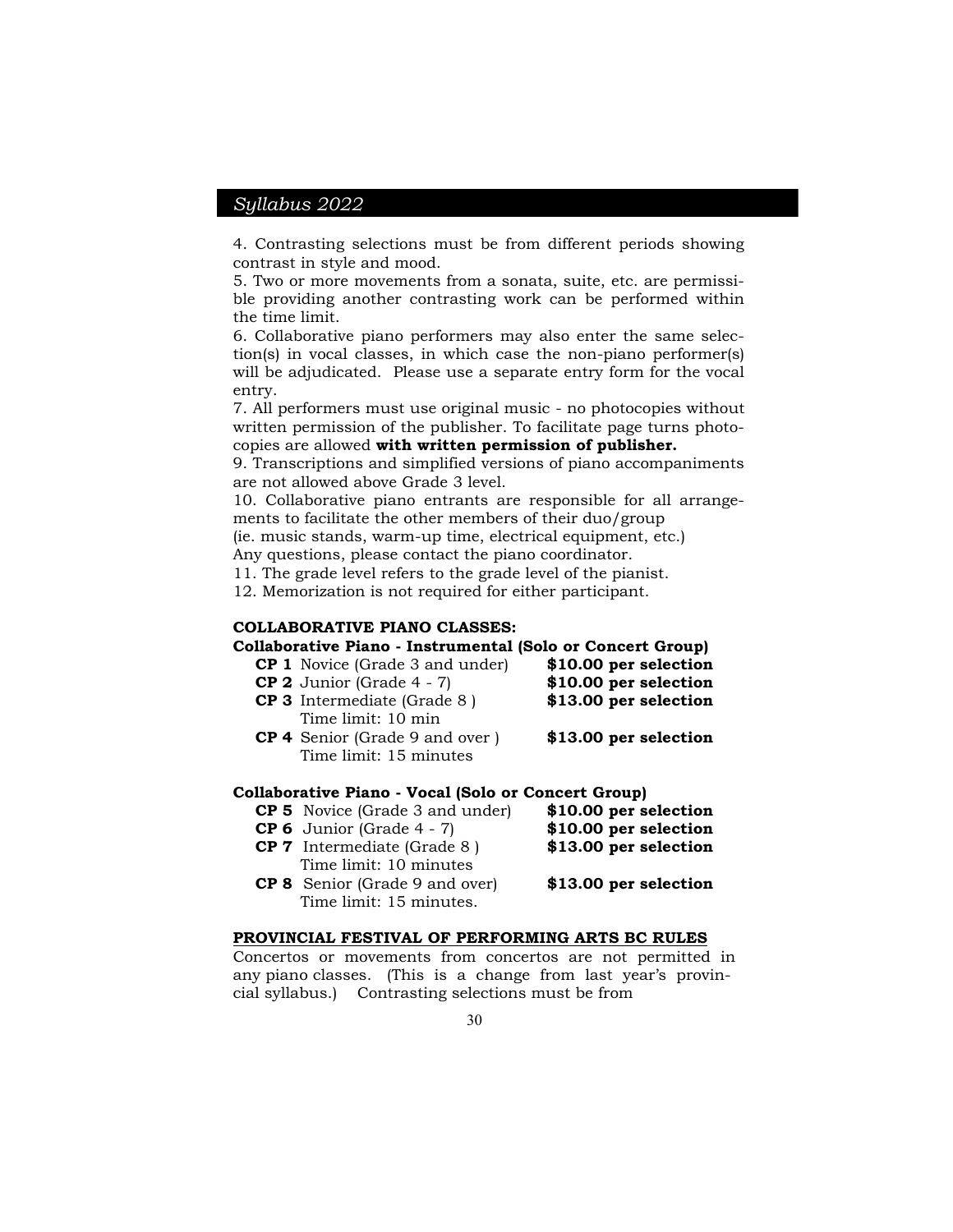different periods showing contrast in style and mood. Two or more movements of a sonata, suite, etc., are permissible provided another contrasting work can be performed within the time limit. The optional Canadian Class is a second performance class for those who have been recommended by the adjudicator to enter a piano class.

#### **Junior Piano, A, Age:** 14 years and under

Time Limit: 15 minutes Level: Grade 9 and under Two contrasting selections, one of which has been performed at the local level. A concerted work is not permitted.

## **Junior Piano, B, Age:** 14 years and under

Time Limit: 15 minutes Level: Grade 10 and up Two contrasting selections, one of which has been performed at the local level. A concerted work is not permitted.

## **Junior Solo Piano, Canadian Music Age:** 14 years and under

Time Limit: 7 minutes One selection of Canadian music of minimum Grade 7 level. A concerted work is not permitted.

#### **Intermediate Solo Piano Age:** 17 years and under

Time Limit: 20 minutes Recommended minimum Grade 8 level Two contrasting selections, one of which has been performed at the local level.

## **Intermediate Solo Piano, Canadian Music Age:** 17 years and under

Time Limit: 10 minutes One selection of Canadian music of minimum Grade 8 level. A concerted work is not permitted.

#### **Senior Solo Piano Age:** 23 years and under

Time Limit: 25 minutes Recommended minimum Grade 9 level: two contrasting selections, one of which has been performed at the local level. A concerted work is permitted.

## **Senior Solo Piano, Canadian Music Age:** 23 years and under

Time Limit: 12 minutes One selection of Canadian music of minimum Grade 9 level. A concerted work is not permitted.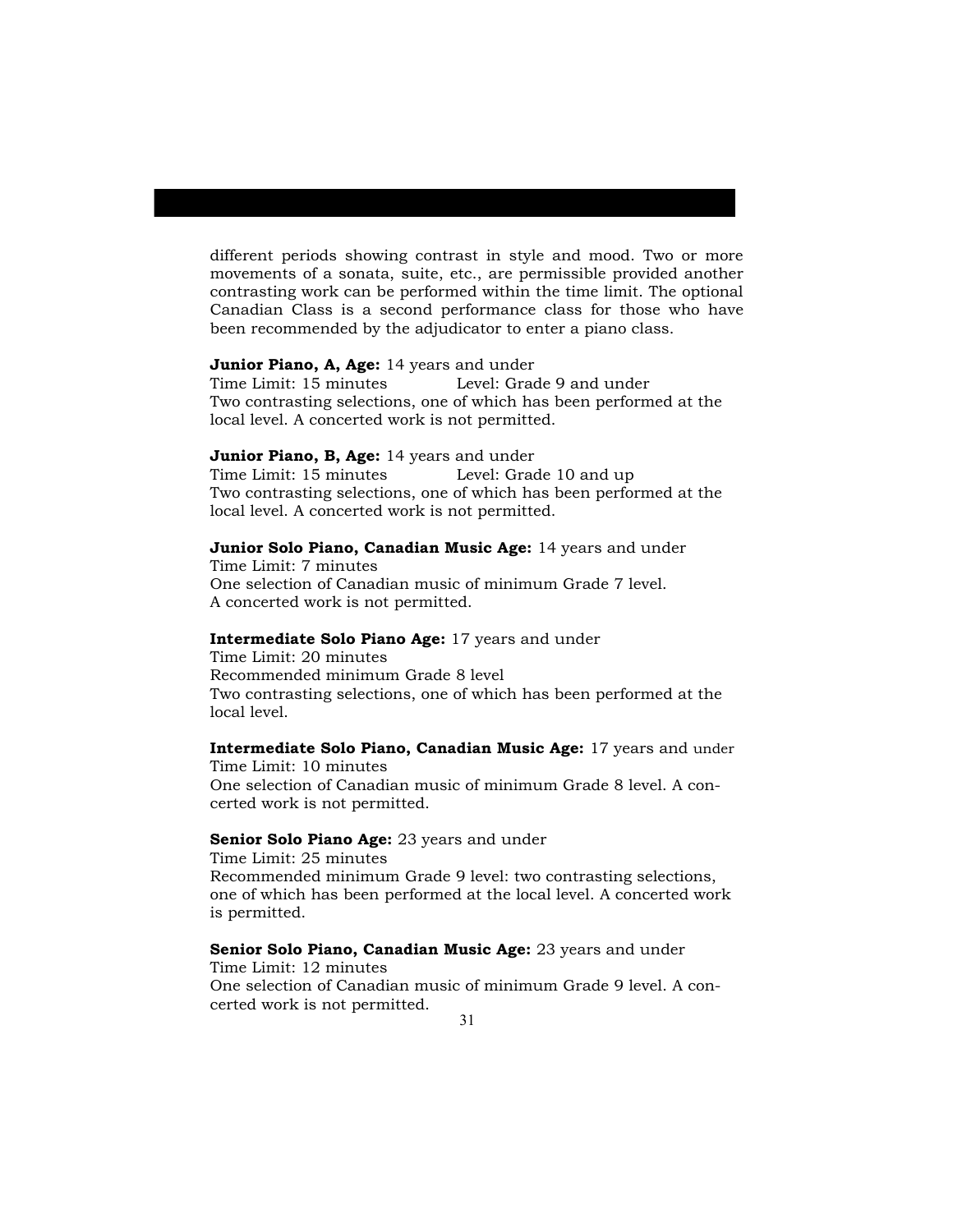#### **VOCAL** - **April 26—28, 2022**

#### **GENERAL REGULATIONS**

1. In all vocal and choral classes, transpositions are acceptable.

2. A Concert Group is a group of contrasting selections, performed as a mini-concert.

3. In all vocal solo classes the appropriate choice of material will influence the adjudicator's marks.

4. A piano for accompaniment will be provided by the Festival Association. All other instruments are the responsibility of the performer.

5. All performers and accompanists must use original music except in Folk/Ethnic or Traditional classes. Photocopies may only be used with written permission of the copyright holder.

6. Classical Singing Section: It is recommended that competitors use Syllabi from the Royal Conservatory, Conservatory Canada, or other major institutions as a reference guide for grade levels.

7. Competitors wishing to be considered for recommendation to the Provincial Festival must indicate this to the desk secretary at the beginning of the class.

8. Musical Theatre/Operetta**:** costuming and staging are expected and will be adjudicated. Small props are permitted.

9. Folk/Ethnic Solo**:** Please include a copy of the words with your entry (with an English translation).

10. Non-Competitive and Own Composition. Please see page 39.

**\*denotes entries that may be considered for recommendation to the Provincials.**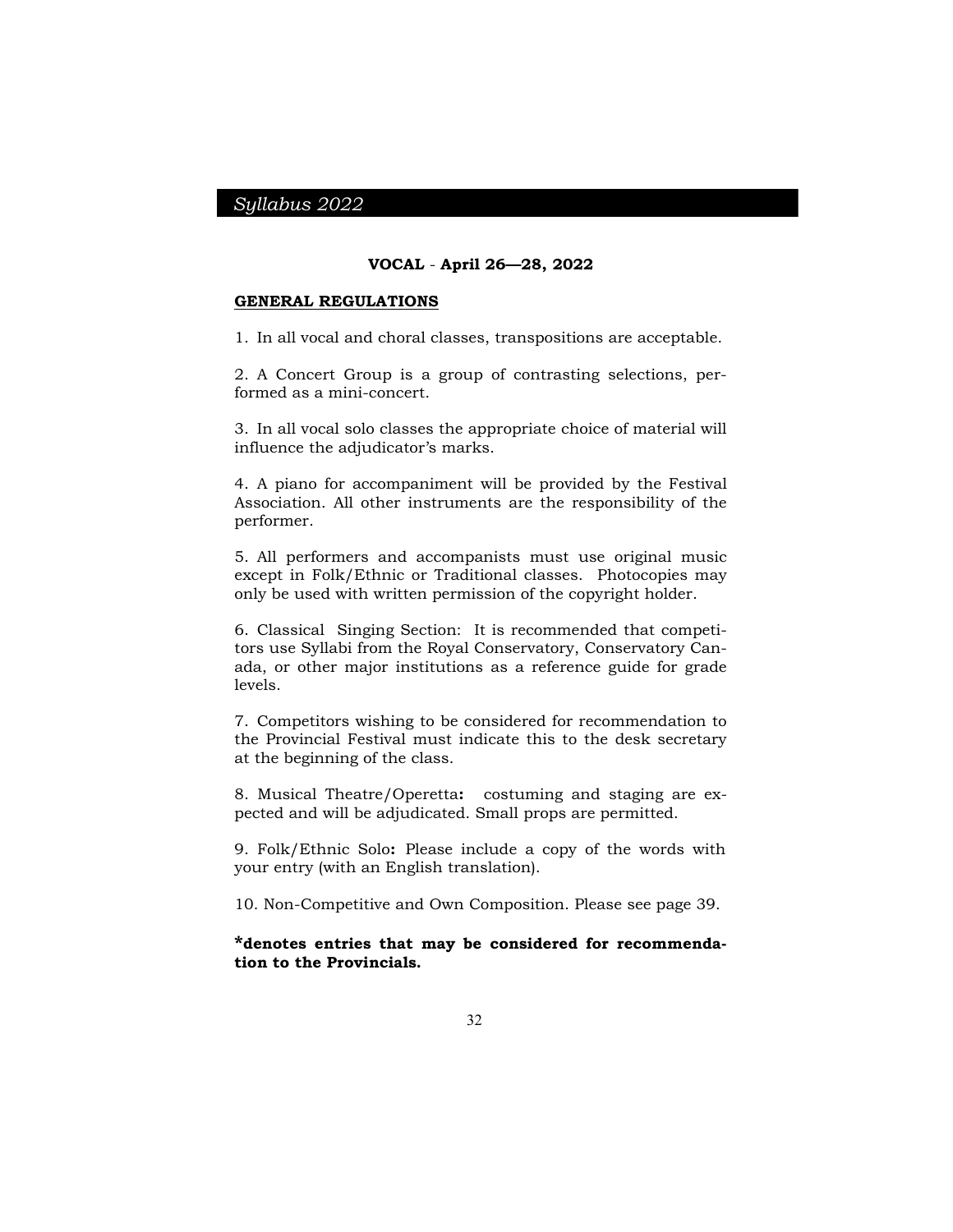## **SOLOS**

## **Up to Grade 7 - \$10.00 per selection, Grade 8 and over - \$13.00**

#### **CLASSICAL SINGING**

Performances will be adjudicated as classically trained voices.

- **V 0** Introductory
- **V 1** Grade One Solo
- **V 2** Grade Two Solo
- **V 3** Grade Three Solo
- **V 4\*** Grade Four Solo
- **V 5\*** Grade Five Solo
- **V 6\*** Grade Six Solo
- **V 7\*** Grade Seven Solo
- **V 8\*** Grade Eight Solo
- **V 9\*** Grade Nine Solo
- **V 10\*** Grade Ten Solo
- **V 11\*** ARCT/ACC
- **V 12\*** Adult Solo
- **V 13\*** Art Song or Lieder (in original language) Age 14 & under
- **V 14\*** Art Song or Lieder (in original language) Age 18 & under
- **V 15\*** Art Song or Lieder (in original language) Adult & Open
- **V 16\*** Concert Group 14 years & under (2 or 3 contrasting selections] Time limit 10 minutes
- **V 17\*** Concert Group 17 years & under (2 or 3 contrasting selections] Time limit 15 minutes
- **V 18\*** Concert Group Adult (2 or 3 contrasting selections] Time limit 25 minutes
- **V 19\*** Aria from Opera or Oratorio (with recitative) 17 years & under
- **V 20\*** Aria from Opera or Oratorio (with recitative) Adult

#### **MUSICAL THEATRE SOLOS**

A Concert Group consists of 2 or 3 contrasting selections.

- **V 21\*** Musical Theatre Solo, 8 years & under
- **V 22\*** Musical Theatre Solo, 14 years & under
- Musical Theatre Solo, 17 years & under
- **V 24\*** Musical Theatre Solo, Adult
- **V 25\*** Musical Theatre Concert Group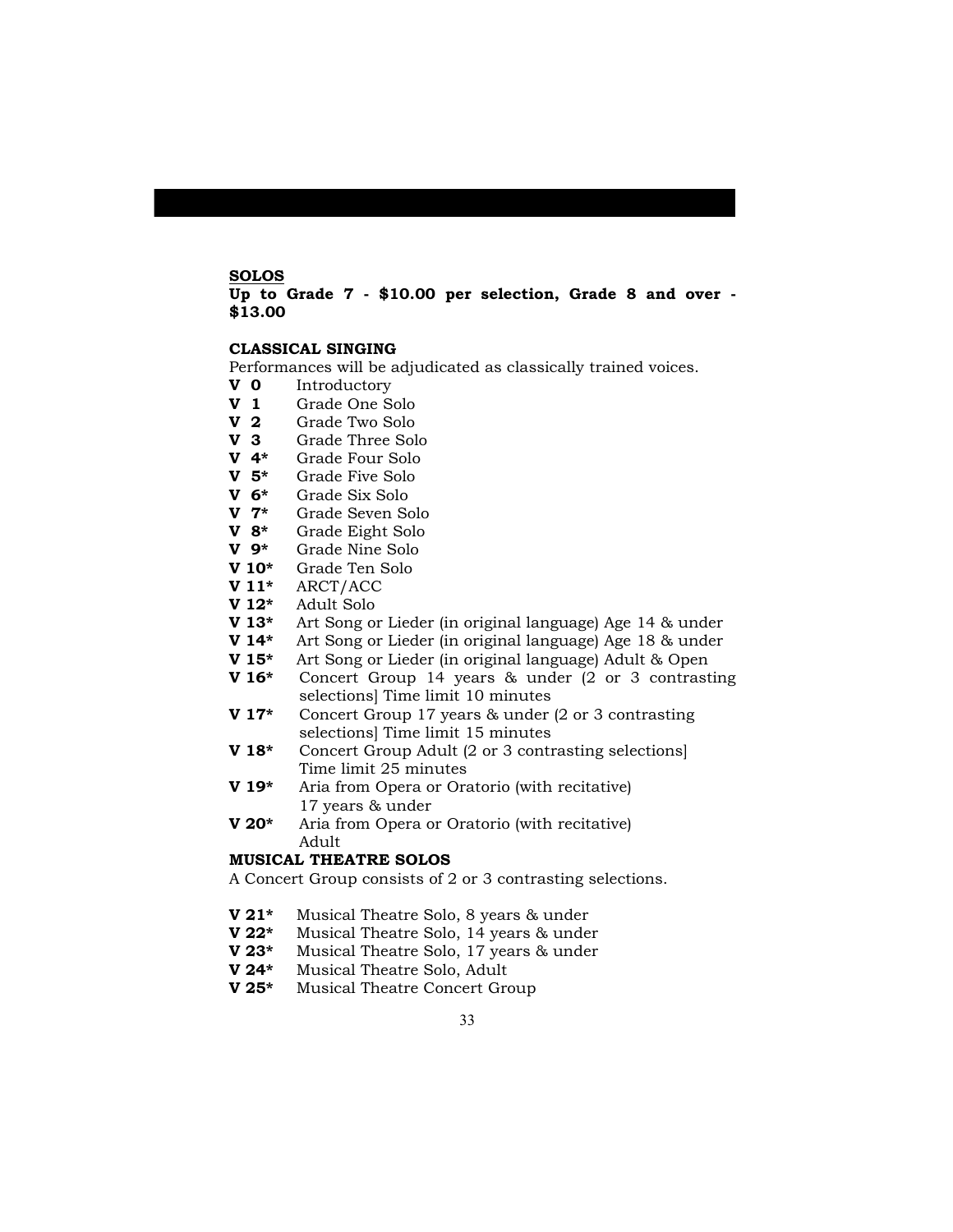#### **POPULAR SINGING**

## **Performances will be adjudicated as NON-TRAINED VOICES - for fun and the performer's own pleasure and enjoyment!**

- **V 26** Modern Solo, 8 years & under
- **V 27** Modern Solo, 14 years & under
- **V 28** Modern Solo, 17 years & under
- **V 29** Modern Solo, Adult
- **V 30** Sacred Solo, 8 years & under
- **V 31** Sacred Solo, 14 years & under
- **V 32** Sacred Solo, 17 years & under
- **V 33** Sacred Solo, Adult
- **V 34** Folk/Ethnic Solo, 8 years & under
- **V 35** Folk/Ethnic Solo, 14 years & under
- **V 36** Folk/Ethnic Solo, 17 years & under
- **V 37** Folk/Ethnic Solo, Adult
- **V 38** Popular Concert Group (2-3 contrasting selections)

### **FIRST NATIONS SINGING**

Movement and costumes may be included in Traditional classes.

Classes may be subdivided by age.

- **V 39** Traditional First Nations Solo
- **V 40** Modern First Nations Solo
- **V 41** First Nations Concert Group

#### **JAZZ SINGING**

Music is not required but is preferred. Improvisation is allowed.

- **V 42** Jazz/Blues/Scat Solo, 14 years & under<br>**V 43** Jazz/Blues/Scat Solo, 17 years & under
- **V 43** Jazz/Blues/Scat Solo, 17 years & under
- **V 44** Jazz/Blues/Scat Solo, Adult
- **V 45** Jazz/Blues/Scat Concert Group

## **DUETS AND TRIOS (\$13.00 per selection or \$25.00 per Concert Group)**

Classes may be subdivided by age.

- **V 46** Duet or Trio Classical
- **V 47** Duet or Trio Modern or Jazz
- **V 48** Duet or Trio Sacred
- **V 49** Duet or Trio Folk/Ethnic
- **V 50** Duet or Trio Musical Theatre
- **V 51** Duet or Trio Concert Group

(Time limit 15 minutes.)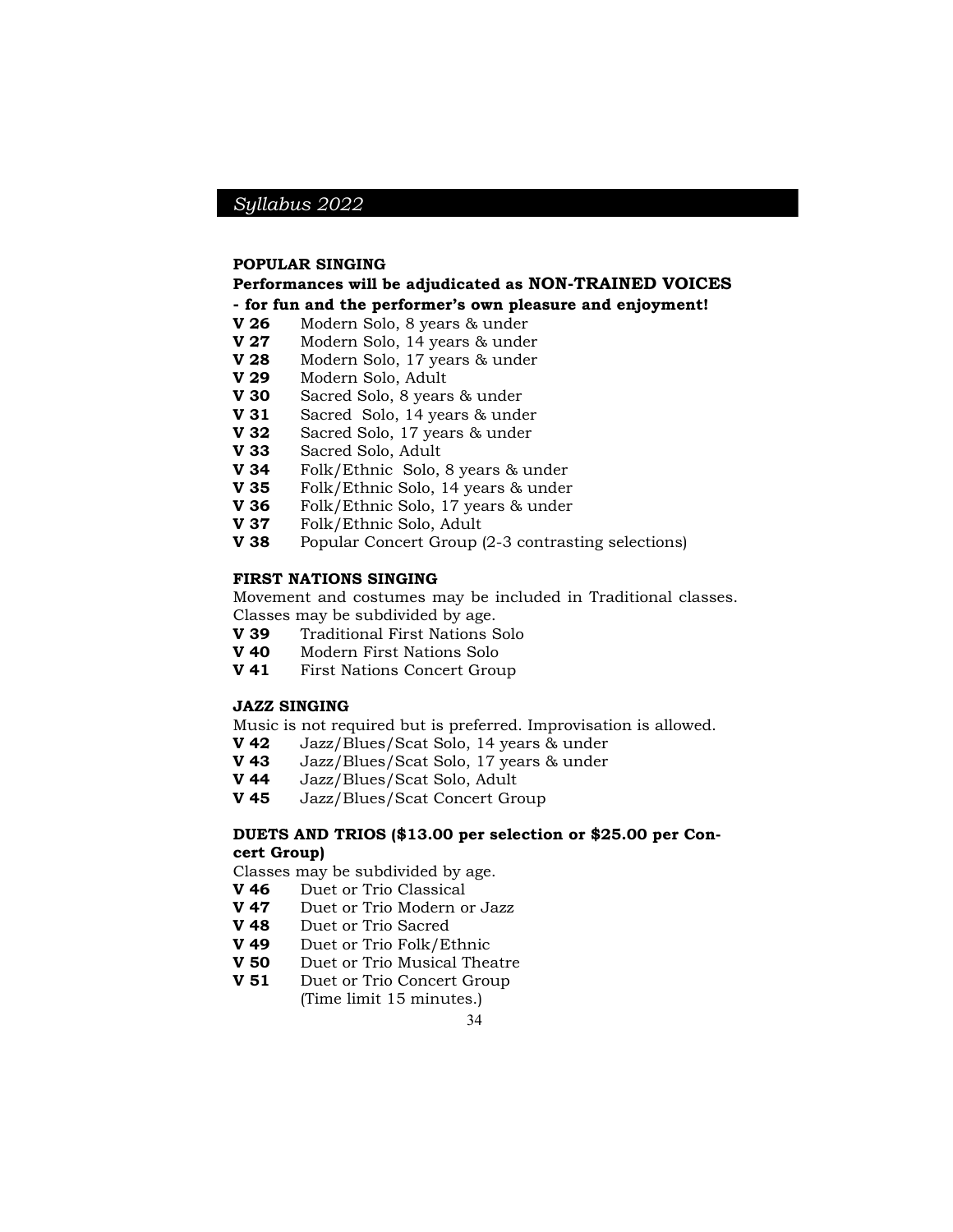## **QUARTET CONCERT GROUP (\$38.00)**

2 or 3 contrasting selections. Classes may be subdivided by age. Time limit 15 minutes.

- **V 52** Ouartet
- **V 53** Barbershop Quartet

### **SMALL GROUP (\$38.00 plus optional \$10.00 recording fee)**

A Small Group is any group from 5-12 singers.

- **V 54** Church Small Group (2 or 3 selections. One must be in two or more parts. Time limit 15 min)
- **V 55\*** Children's Small Group (2 or 3 selections. One must be in two or more parts. Time limit 10 minutes)
- **V 56\*** Mixed or Adult Small Group (2 or 3 selections. One must be in three or more parts. Time limit 15 minutes)

## **CHOIRS (\$38.00 plus optional \$10.00 recording fee)**

A choir is any group of 13 or more singers. Children's and Junior Choirs may include school groups. Age groups for choirs refers to the maximum age of 95% of the group.

- **V 58**\* Children's Choir. 10 years & under. (2 or 3 selections. One must be in 2 or more parts. Time limit 10 minutes.)
- **V 59\*** Children's Choir. 14 years & under. (2 or 3 selections. One must be sung in 2 or more parts. Time Limit 10 minutes.)
- **V 60\*** Junior Choir. 19 years & under. (2 or 3 selections. One must be in 3 or more parts. Time limit 15 minutes)
- **V 61\*** Adult Choir. (2 or 3 selections. One must be in 3 or more parts. Time limit 15 minutes)

### **MUSICAL THEATRE GROUP (\$38.00)**

A group of 4 or more singers. One selection, an excerpt or a medley. Time limit includes set-up time. Staging and costumes are expected. Simple props are permitted.

**V63** Musical Theatre Group (15 min)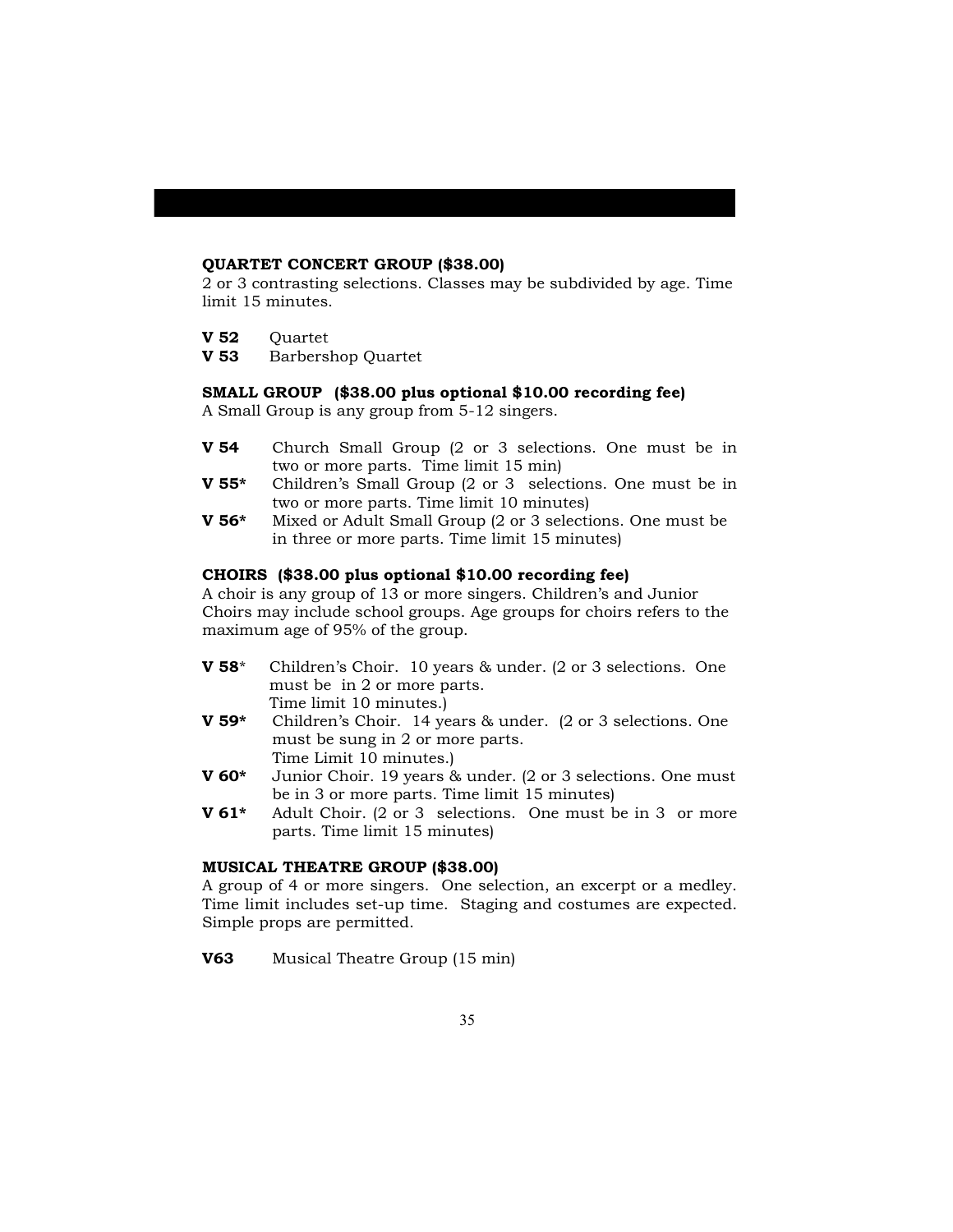#### **SCHOOL GROUPS**

Please state grade levels of your group. Classes will be subdivided according to grade levels.

See page 4 "Level of performance."

### **CHORUSES (\$31.00)**

Choruses should consist of at least 95% of the school class, otherwise it is a choir. In case of more than one grade, enter as the highest grade. Time limit 10 minutes. Emphasis will be on vocal production.

Primary - 2 selections of unison songs

Elementary - 2 selections, one of which should be a simple descant or be in 2 parts

Secondary - 2 selections, one of which should be in 2 or more parts.

- **V 68** Primary Chorus
- **V 72** Elementary Chorus
- **V 76** Junior-Secondary Chorus
- **V 78** Senior-Secondary Chorus

### **CLASSROOM MUSIC ACTIVITIES (\$31.00)**

These classes are intended to demonstrate a variety of music activities. A combination of voices, instruments and movements is encouraged. Emphasis will be on vocal production. Time limit 10 minutes. A copy of the music is not required.

- **V 79** Primary Music Activities
- **V 83** Elementary Music Activities
- **V 87** Junior-Secondary Music Activities
- **V 89** Senior-Secondary Music Activities

### **SCHOOL MUSIC IN FRENCH (\$31.00)**

Two contrasting selections of suitable difficulty are required. Time limit 10 minutes. State grade(s) of performers.

- **V 90** Primary School Music in French
- **V 94** Elementary School Music in French
- **V 98** Junior Secondary School Music in French
- **V 100** Senior Secondary School Music in French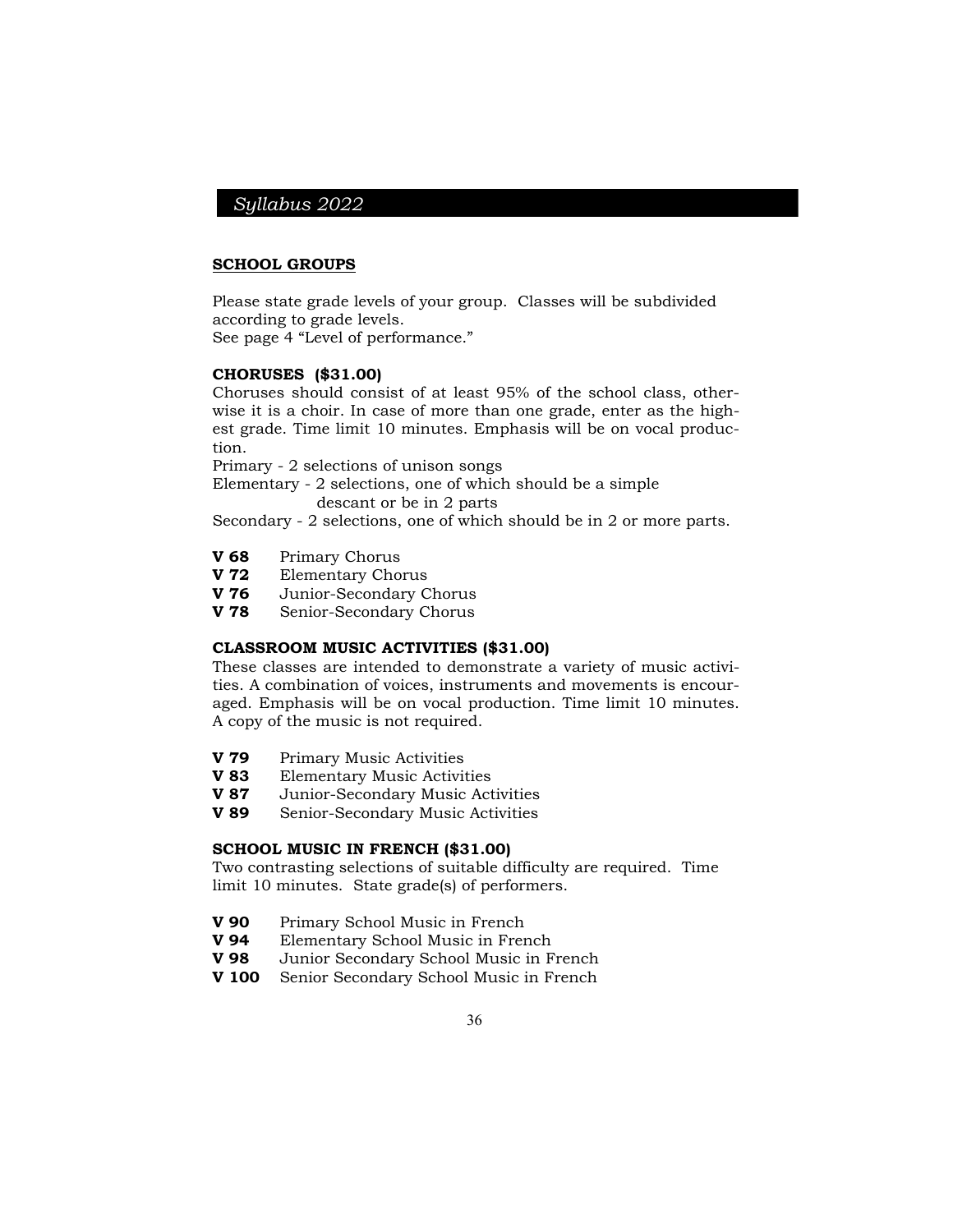#### **MUSICAL THEATRE SCHOOL GROUPS (\$31.00)**

Time limit 20 minutes (includes set-up time)

- **V 101** Primary Musical Theatre
- **V 105** Elementary Musical Theatre
- **V 109** Junior Secondary Musical Theatre
- **V 111** Senior Secondary Musical Theatre

### **NON-COMPETITIVE AND OWN COMPOSITION -** See page 39

#### **PROVINCIAL FESTIVAL OF PERFORMING ARTS BC RULES**

#### **Solo Competitors**

Junior, age 14 & under Intermediate, age 18 & under Senior, age 25 & under

1. Recommended Minimum Level for Junior Voice is Grade 4 , For Intermediate is Grade 7, and for Senior is Grade 9.

2. **Classical:** Junior & Intermediate, 3 contrasting selections, one of which has been performed at the local level; one art song sung in the original language, two Own Choice. Time Limit, Junior 10 minutes; Intermediate 15 minutes Senior: 3 contrasting selections, one of which has been performed at the local level; one art song sung in the original language, one operatic aria in the original language, one Own Choice.

Time limit 25 minutes.

## 3. **Musical Theatre**

Two contrasting selections, one of which has been performed at the local level. Time Limits: Junior (14 years and under) 10 min Intermediate (18 years and under) 12 min Senior (25 years and under) 15 minutes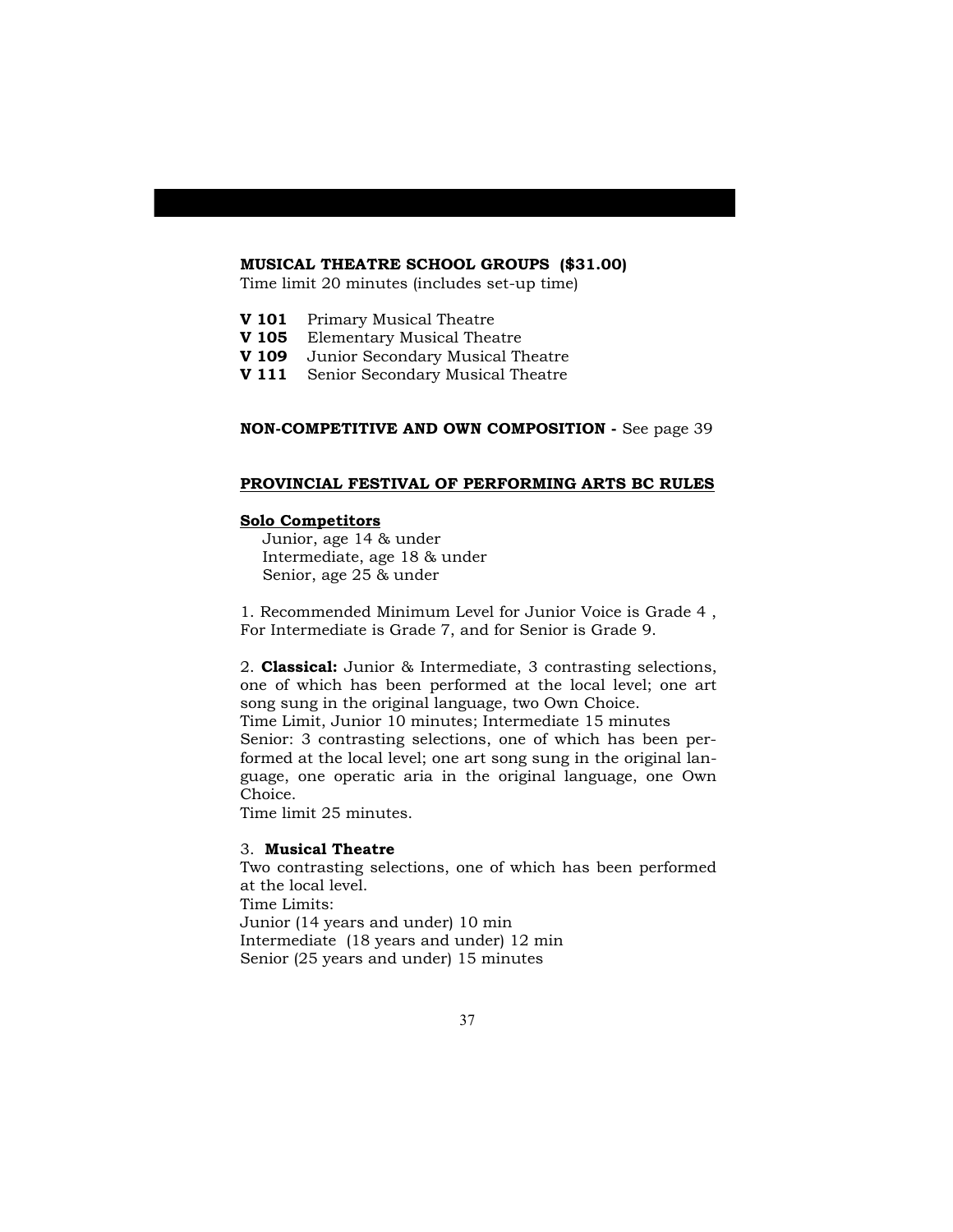4. **Vocal Variety:** One selection chosen from a light opera, operetta, Gilbert and Sullivan production, revue, cabaret, Classical repertoire, or Musical Theatre

Time limit: Junior and Intermediate 7 minutes, Senior 8 minutes.

## **Choral Competitors**

The Provincial Music Festival provides opportunities for the following types of choral groups:

## **School Choirs Community Choirs Other: including Male Choirs and Female Choirs**

#### **These rules apply to all classes:**

- a. Only selections performed, adjudicated and recommended from local festivals are acceptable.
- b. The competition is based on the performance of TWO CONTRASTING SELECTIONS only one of which may include brief solo or solo ensemble passages. **The total number of bars of a solo or solo ensemble passage may not exceed 10% of the total score.**
- c. **One selection may be one or more movements of a multi movement work.**
- d. Ages are determined as of December 31 preceding the festival.
- e. Total Time limit: 15 minutes

Please see the official Provincial Syllabus for the breakdown of class criteria. (Page 18 & 19 in the 2021 Syllabus.)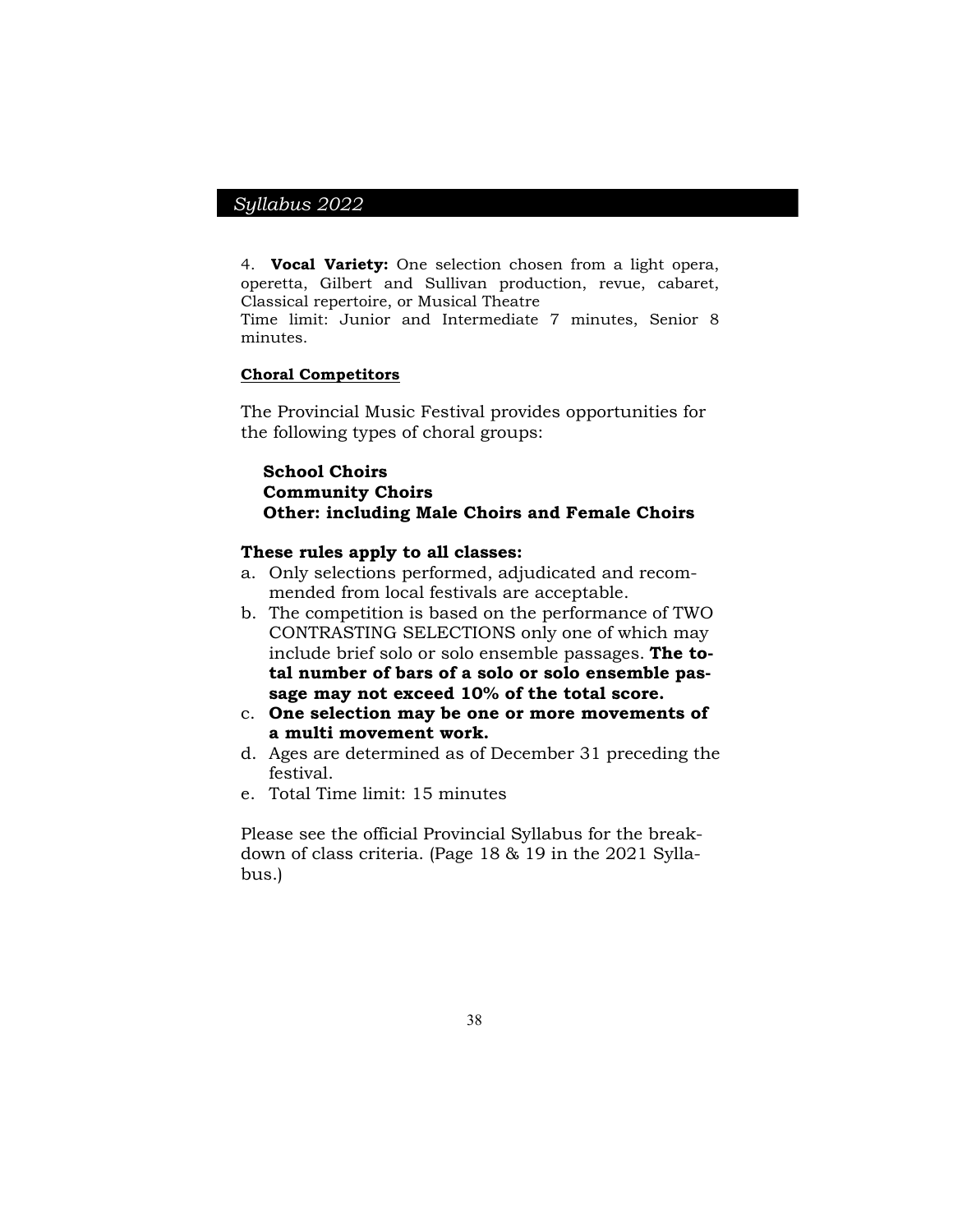#### **ALL DISCIPLINES OF FESTIVAL**

#### **OWN COMPOSITION (\$10.00)**

This is a category open to any individual discipline or any combination to be adjudicated for both performance and content. The composition will be performed (or directed) by the composer, and a copy (written by the composer) must be provided for the adjudicator. Entries in this section will be accepted from teachers and others who would normally be unable to enter the Festival for professional reasons. Age, years of study and/or experience should be noted on the entry form.

- **OC I** Own Composition, Instrumental
- **OC P** Own Composition, Piano
- **OC V** Own Composition, Voice
- **OC SA** Own Composition, Speech Arts

#### **NON-COMPETITIVE CLASSES:**

This is a category open to any class in this syllabus. If you wish to perform in the Festival **for adjudication only,** and not on a competitive basis for marks and awards, please use this class. Take the class number of your choice and at the end add NC, e.g.. P42-NC or V 24-NC. If you have any queries regarding this, contact the discipline coordinator.